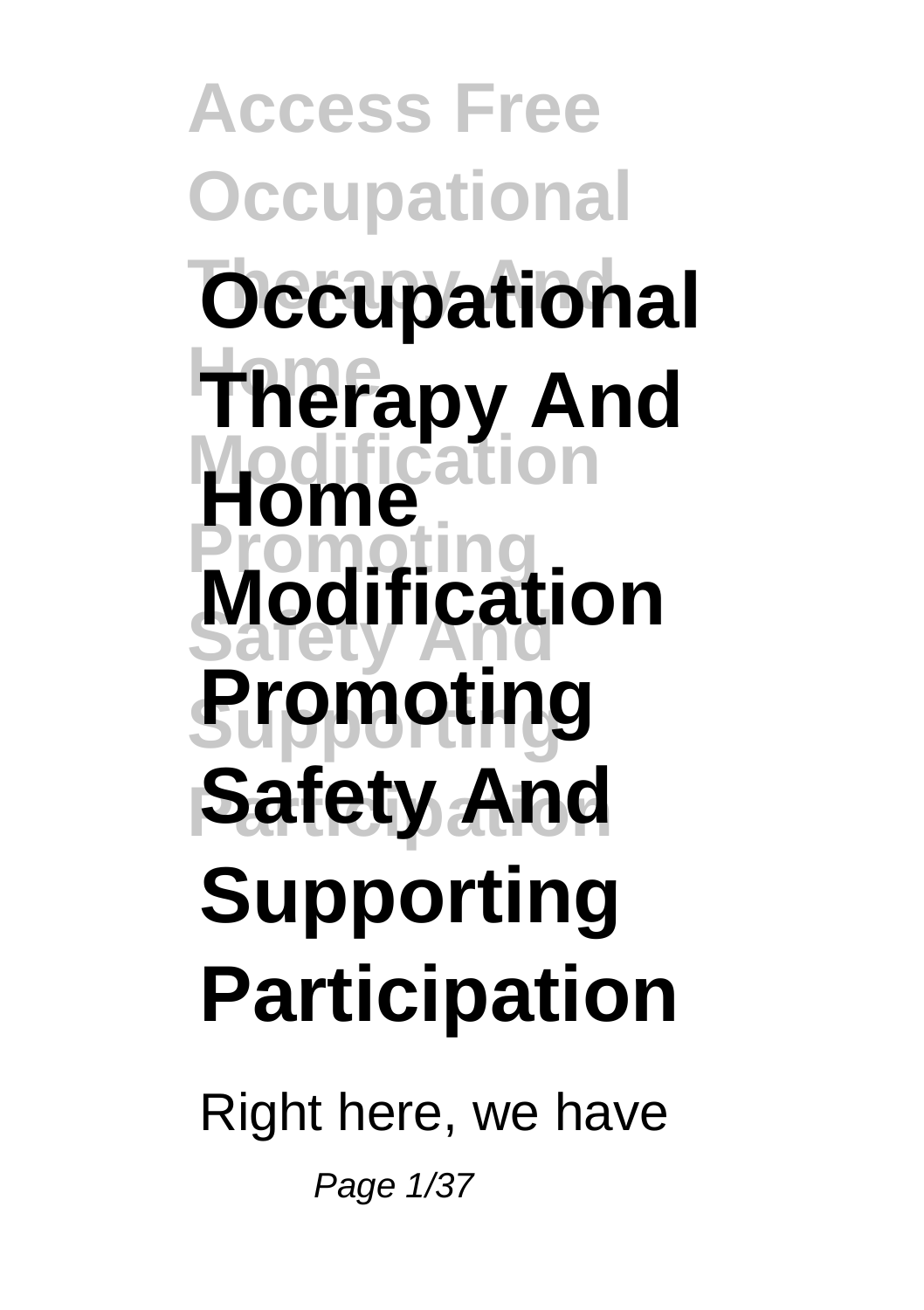**Access Free Occupational** countless ebook **pccupational Modification modification Promoting promoting safety** and supporting **Supporting** collections to check out. We additionally **therapy and home participation** and give variant types and with type of the books to browse. The welcome book, fiction, history, novel, Page 2/37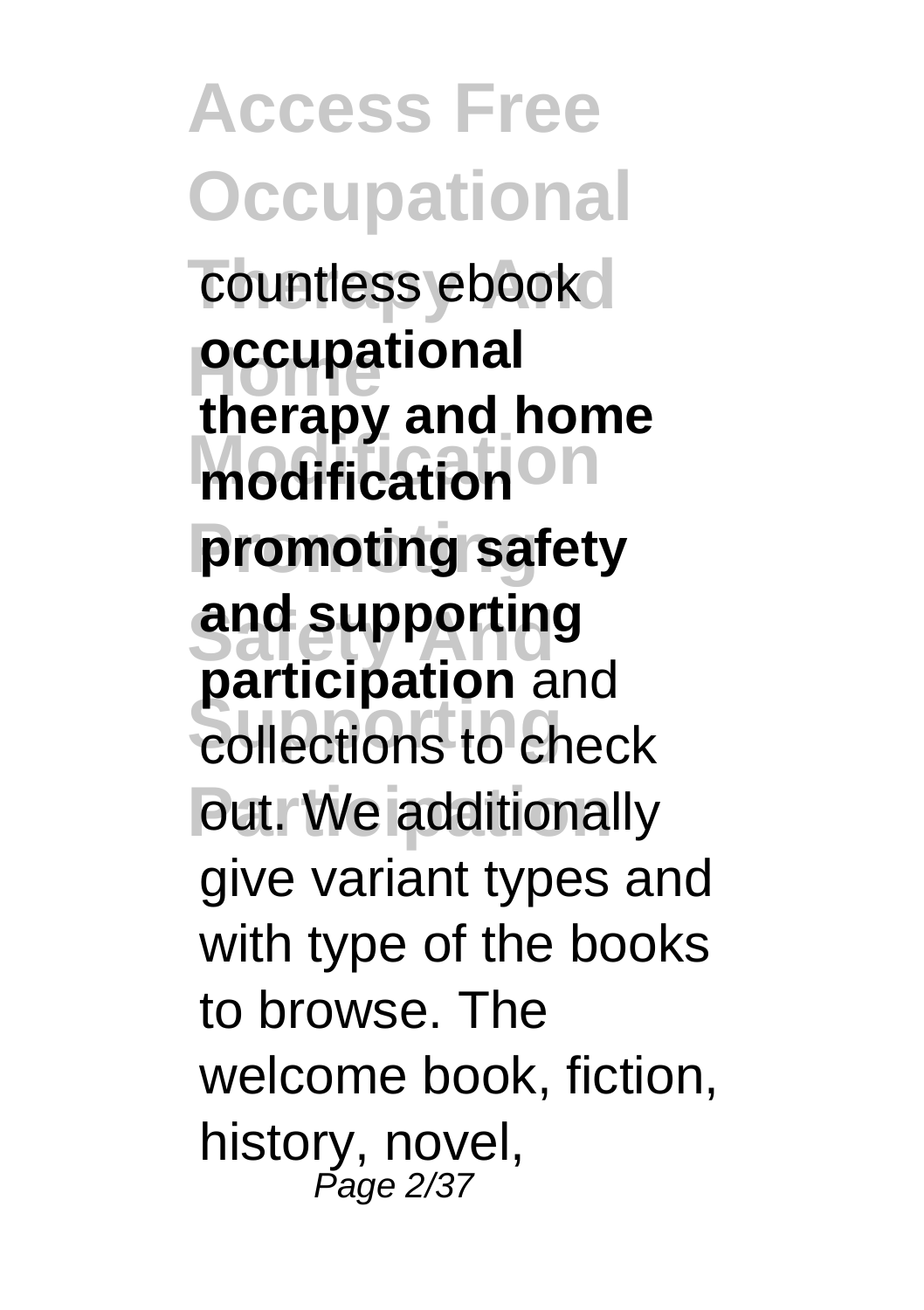scientific research, as competently as **Modification** books are readily simple here. **g** various new sorts of

**Safety And** As this occupational **Supporting** therapy and home modification tion promoting safety and supporting participation, it ends taking place instinctive one of the Page 3/37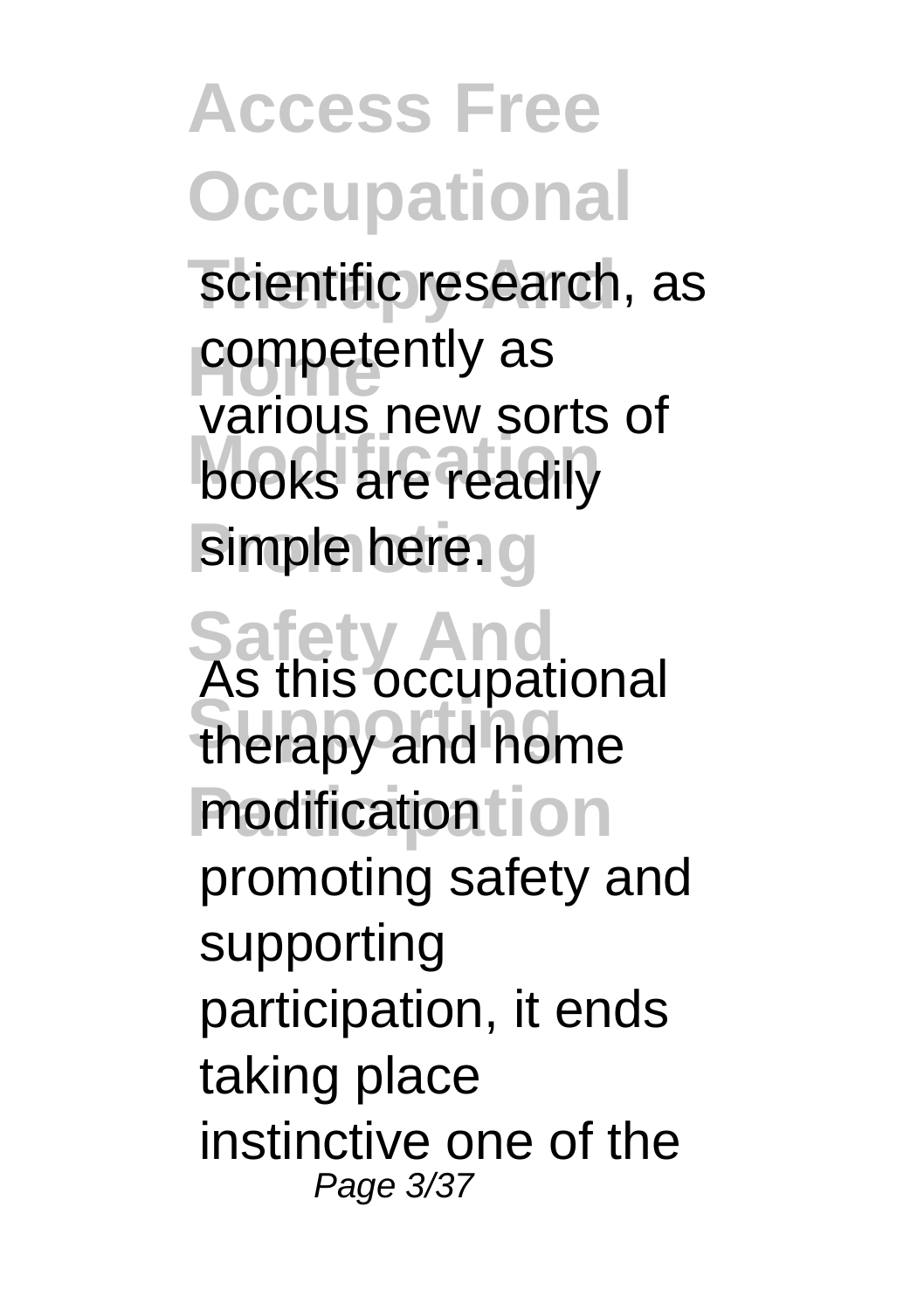favored book nd **occupational therapy Modification** modification **Promoting** promoting safety and supporting **Supporting** collections that we have. This is why you and home participation remain in the best website to look the unbelievable books to have.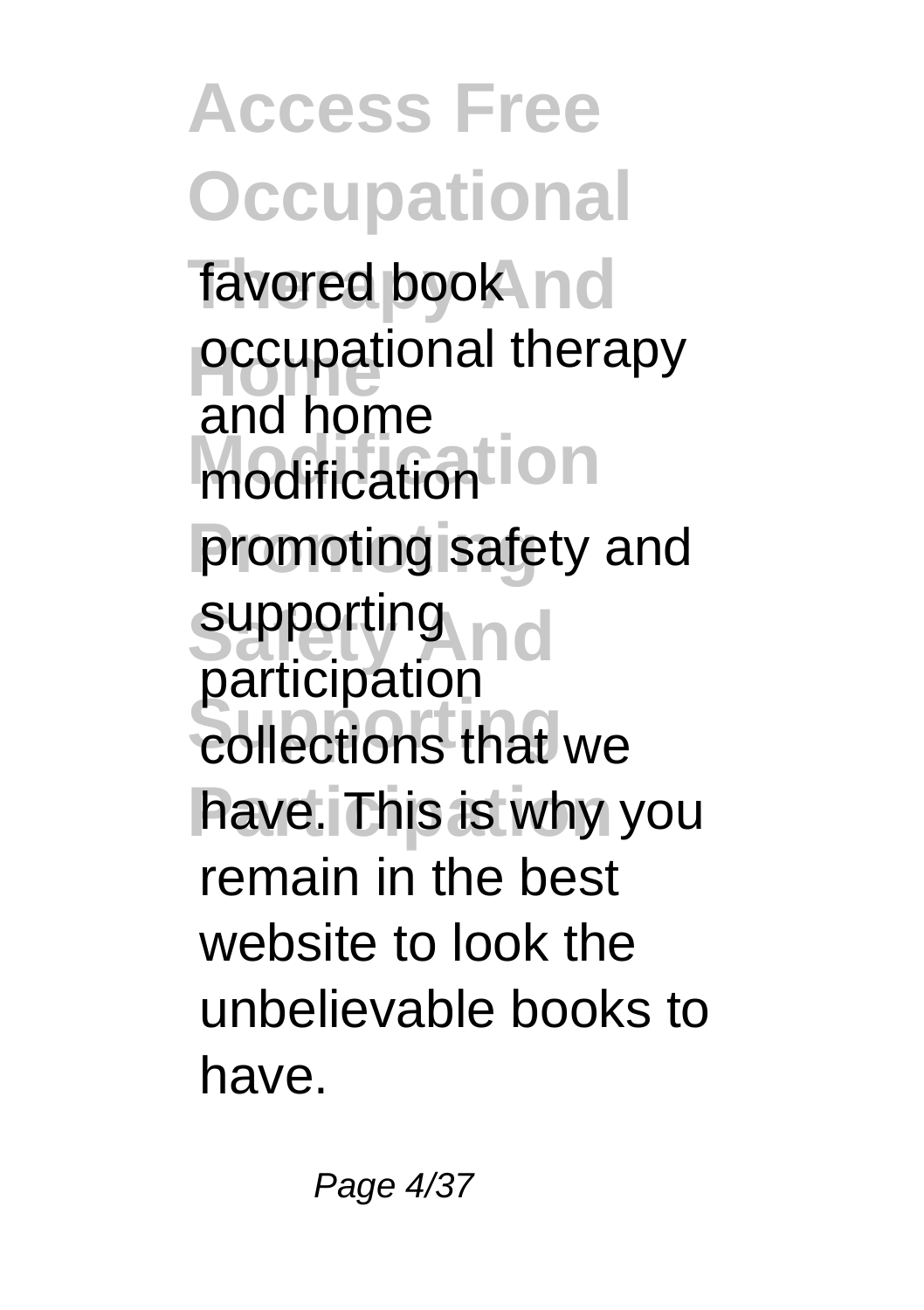**Occupational Therapy Home** in Home Modification **Housing and Home Modification g** Assessments<br><u>Occupational therapy</u> **home modification Demonstration: Home** OT Demystified Part 2 **Assessments** Safety Assessment of the Kitchen - Krista Covell-Pierson | MedBridge OT-V Episode 4: Bathroom Page 5/37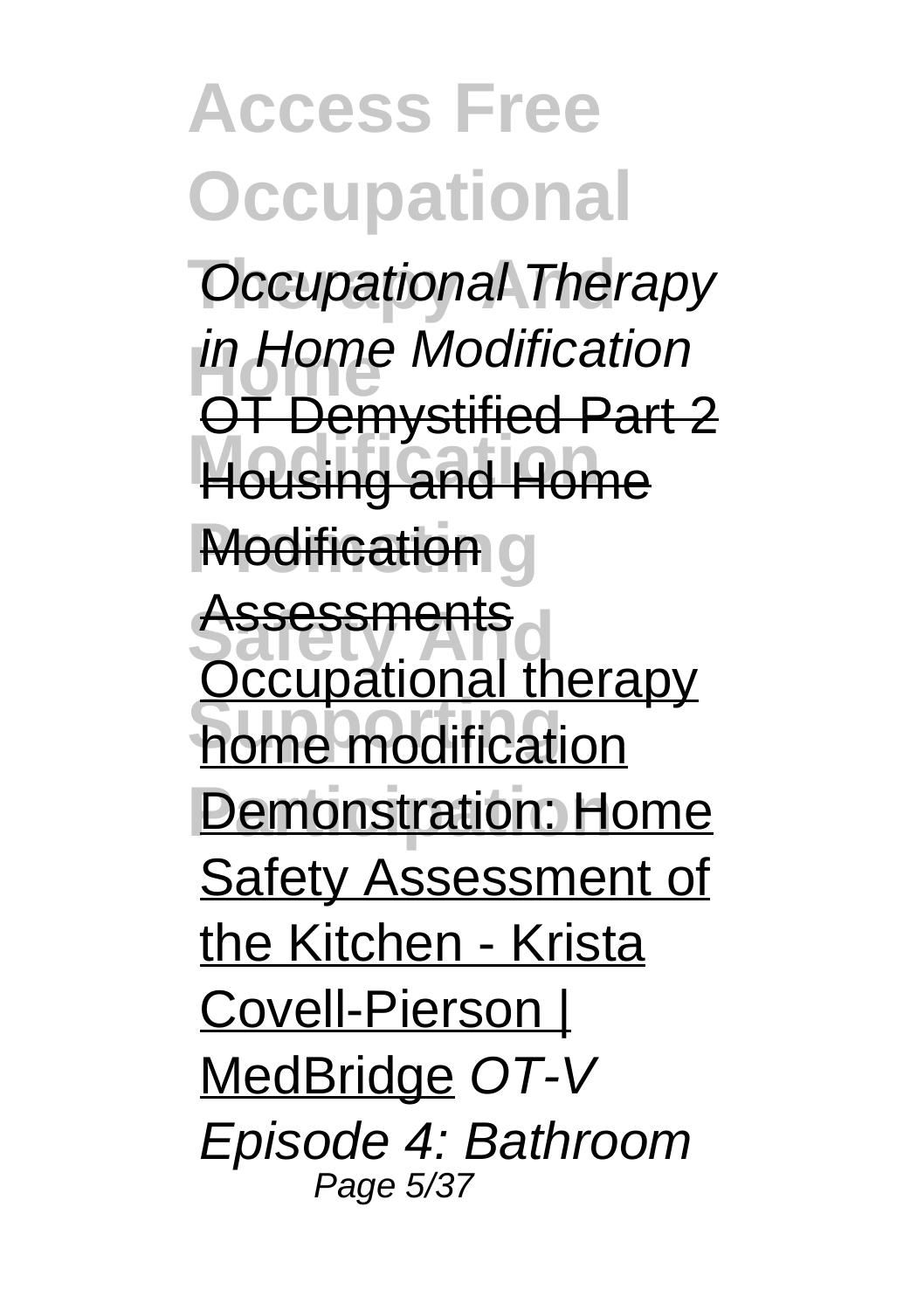**Safety Occupational Therapy and Home Modification** Evidence-based **Value of the OT in Home Modification -Supporting** MedBridge What OT Can Do For You: Modification The Carolyn Sithong I Aging Safely at Home Simple DIY Home **Modifications Occupational** 

Therapist Home Visit - Page 6/37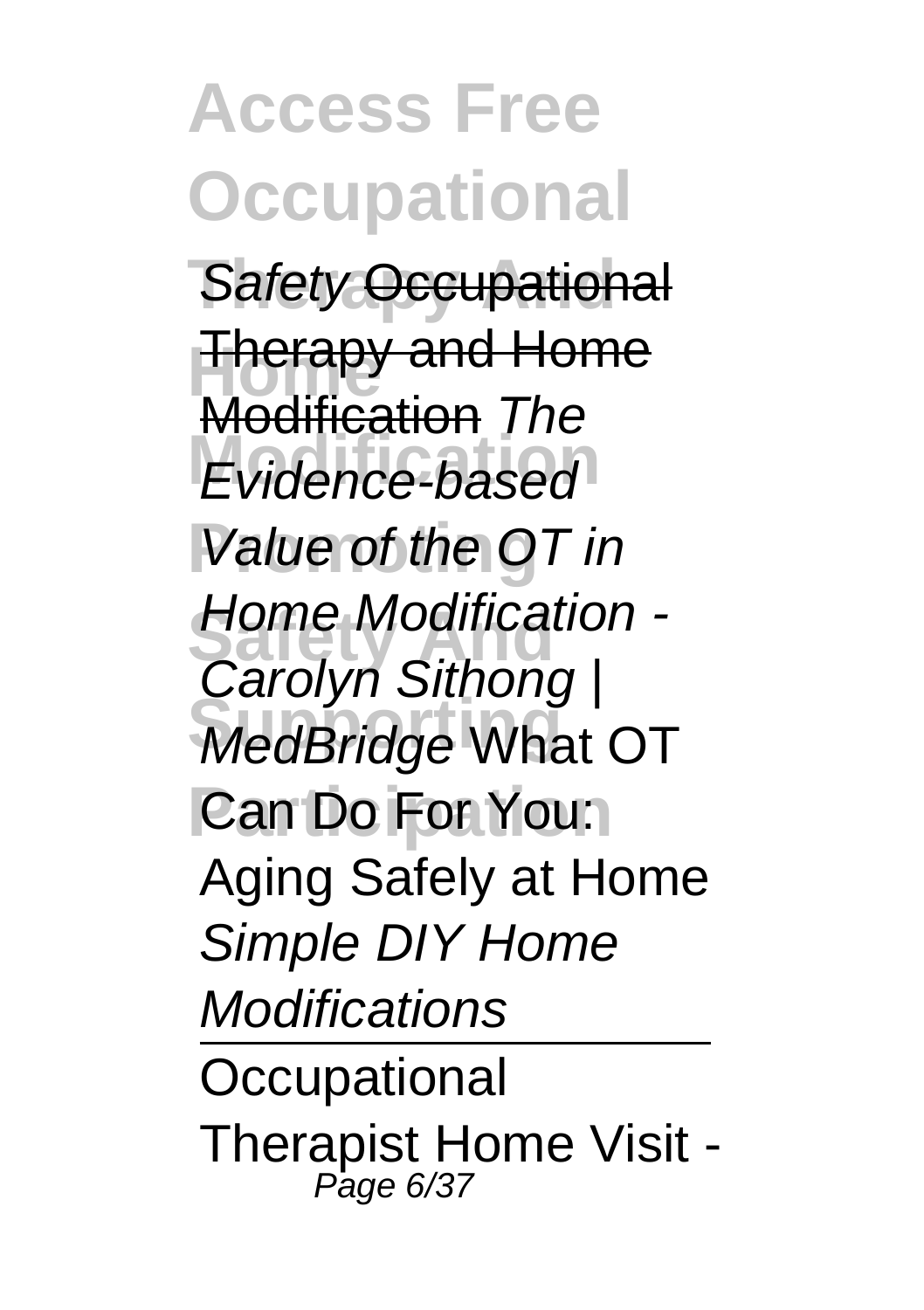**Access Free Occupational Bathroom** and no **Home** Mobility**Home Modification Accessibility PHE TRUTH ABOUT OCCUPATIONAL Supporting** 7 Things I Wish I **Knew! Home Care Modifications for** THERAPY SCHOOL: Occupational Therapy Vlog #1 5 THINGS I DID NOT KNOW ABOUT **OCCUPATIONAL** Page 7/37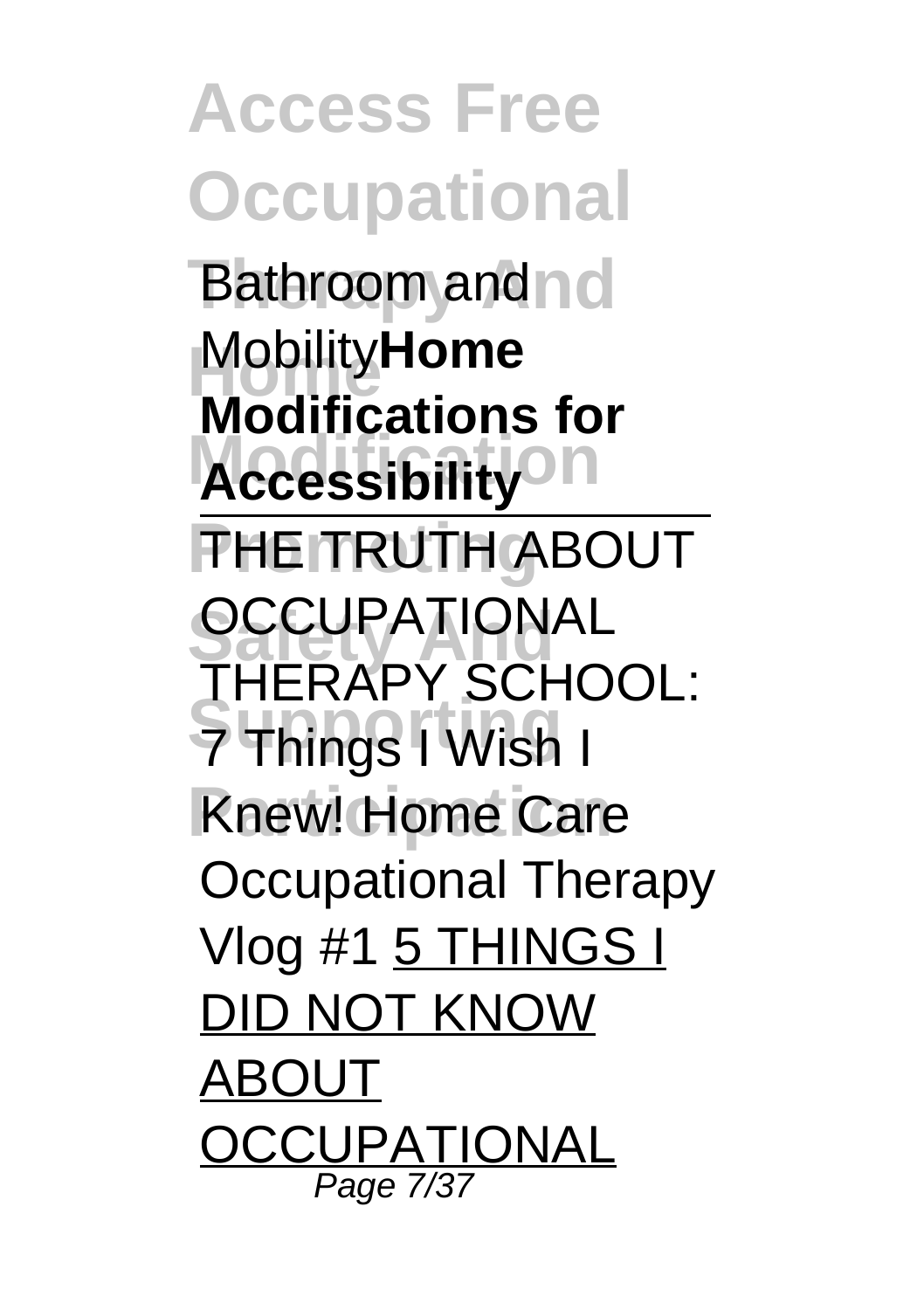**Access Free Occupational THERAPY SCHOOL Dccupational Therapy Activities of Daily Living (ADL) After Stroke: Part 1 Renovation Treating Spasticity after Stroke** For Severe Autism Accessible Home The Role of an **Occupational** Therapist - Tea Assessment OTPF 4TH EDITION Page 8/37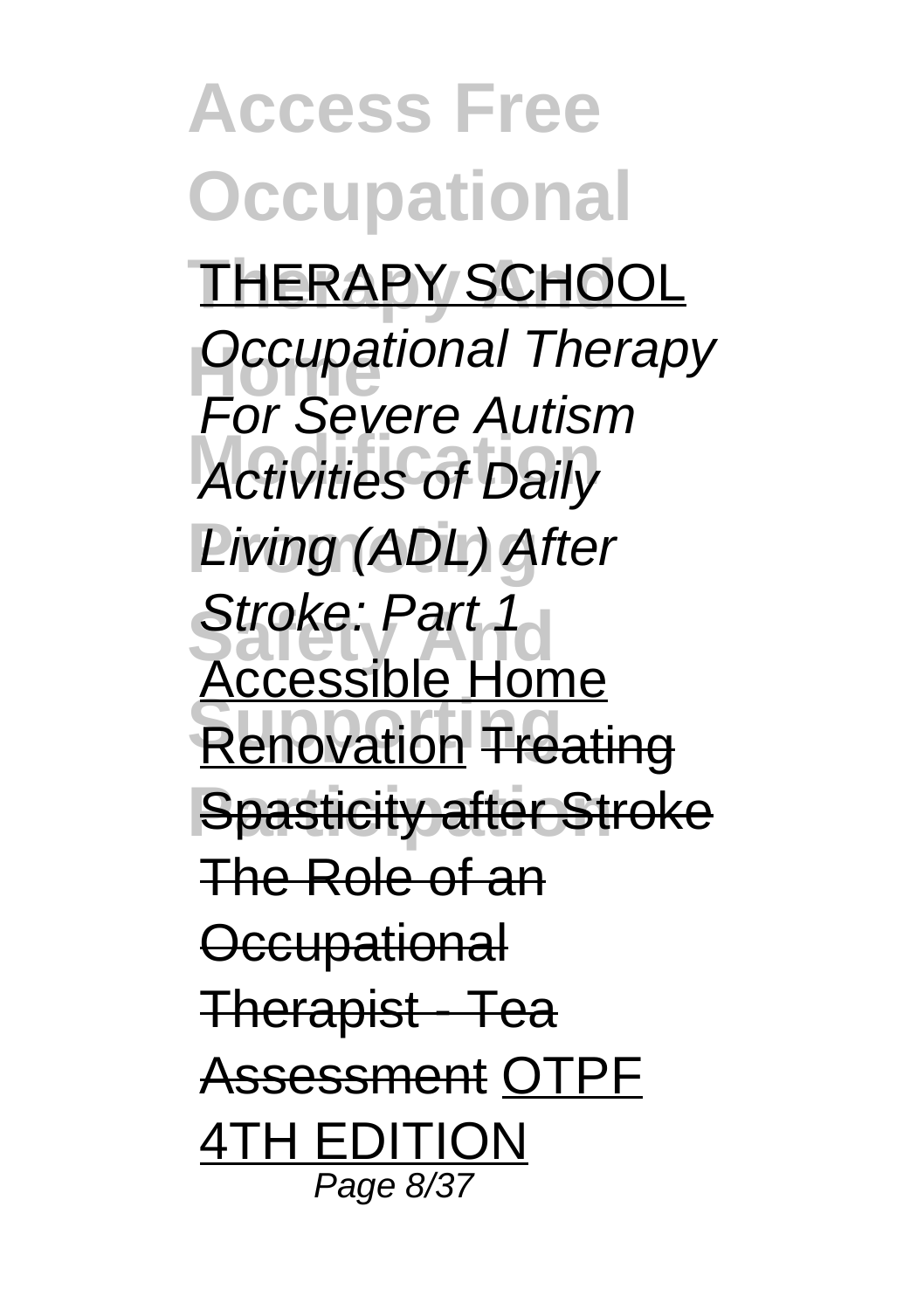**Access Free Occupational** CHANGES (Pt 2): **The Occupational Framework is UPDATED!1G** Wheelchair<br>
Annealtha Us **New!** Video product demonstrations n Therapy Practice Accessible Home \u0026 client assessments with our **Occupational** Therapist <del>Carol's</del> home Modification Page 9/37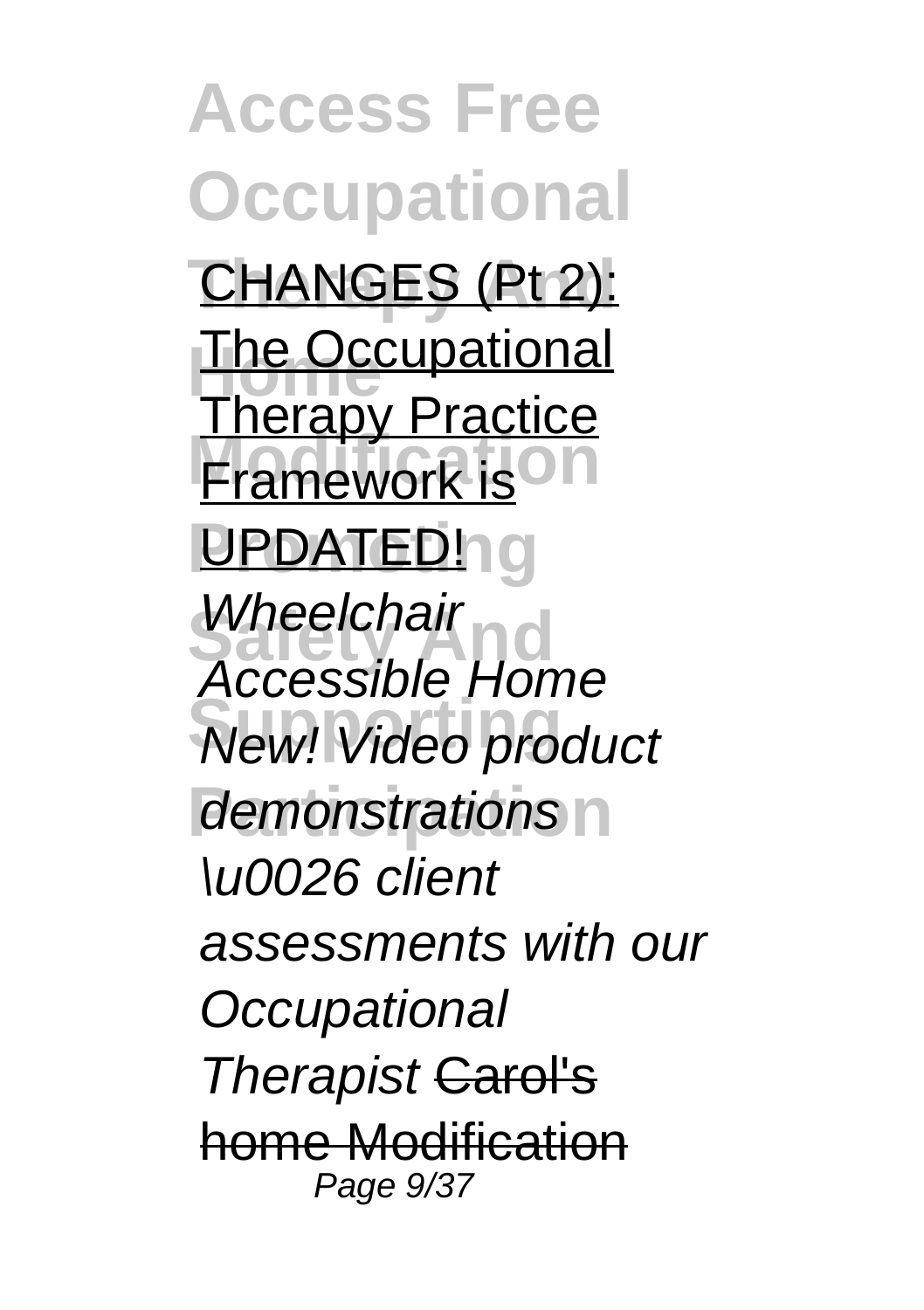**Access Free Occupational What Cany And Decupational Modification You? OT-V Season 2 Episode 11: Home Modifications on a Living, Home Safety Evaluation Part 1 Therapy Do For Dime** Independent Home Modifications | Therapy FocusTHE SECRET TO BEING RICH AS A **THERAPIST** Page 10/37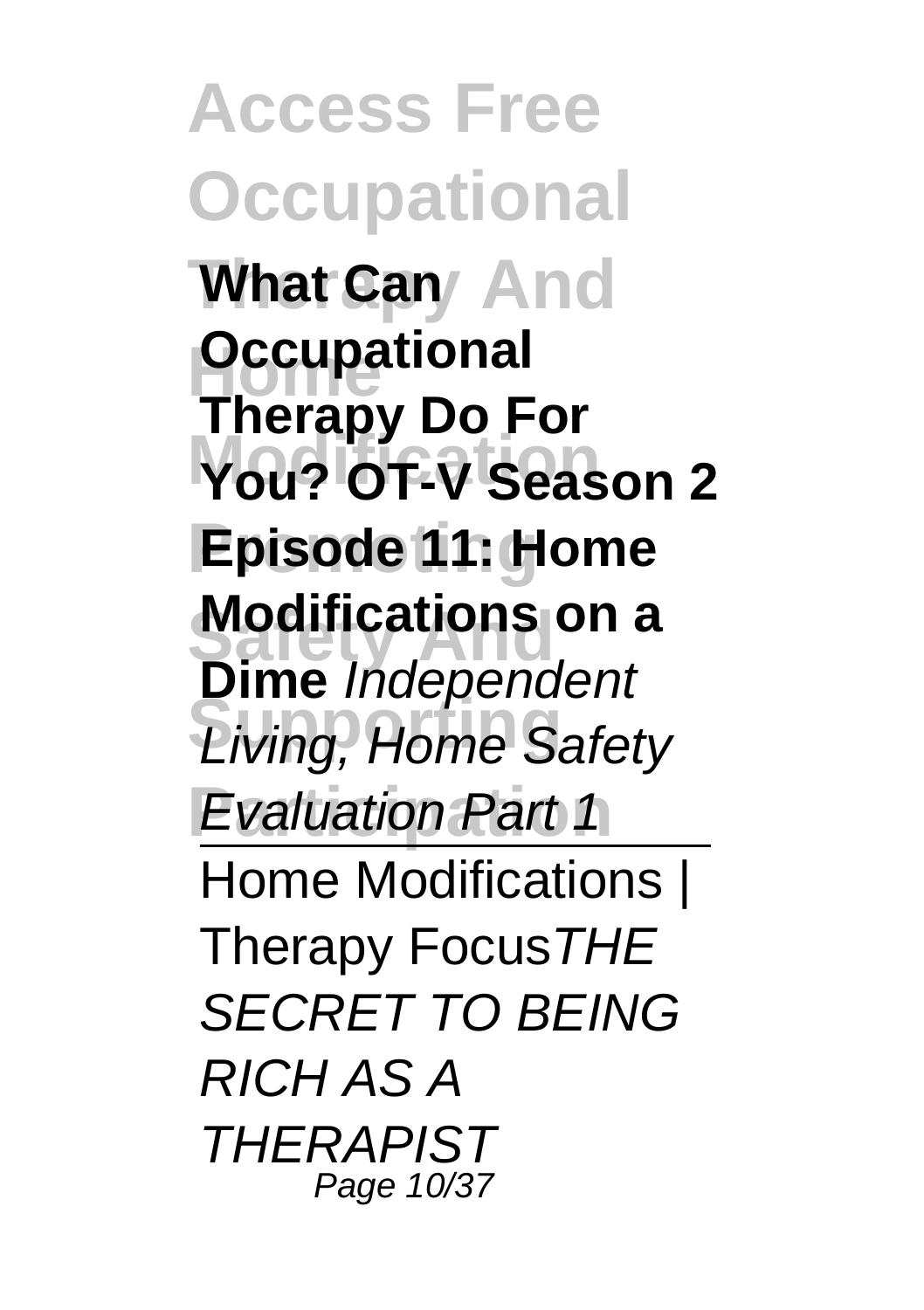**Therapy And** |OT|PT|SLP **Home Modifications to Modification Enhance Patient Care**

**Pccupational Therapy** And Home no The Role of <sup>ng</sup> **Pacupational Therapy** Modification in Home Modifications Occupational therapy plays a key role in identifying strategies that enable individuals Page 11/37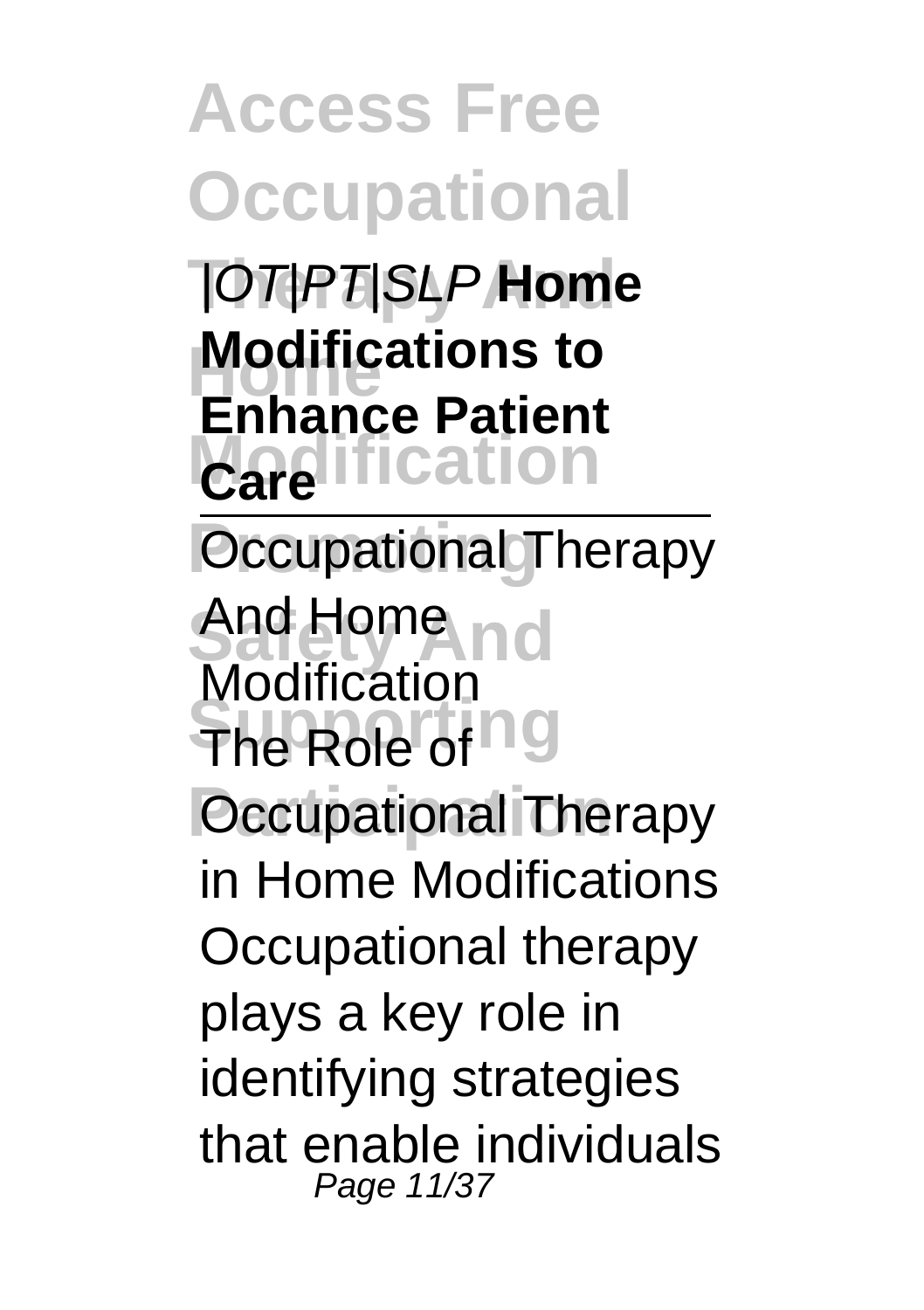to modify their homes, thereby maximizing **Modification** participate in daily tasks/activities. **Occupational therapy Supporting** skilled at recognizing how the environment their ability to practitioners are affects the ability to perform desired occupations.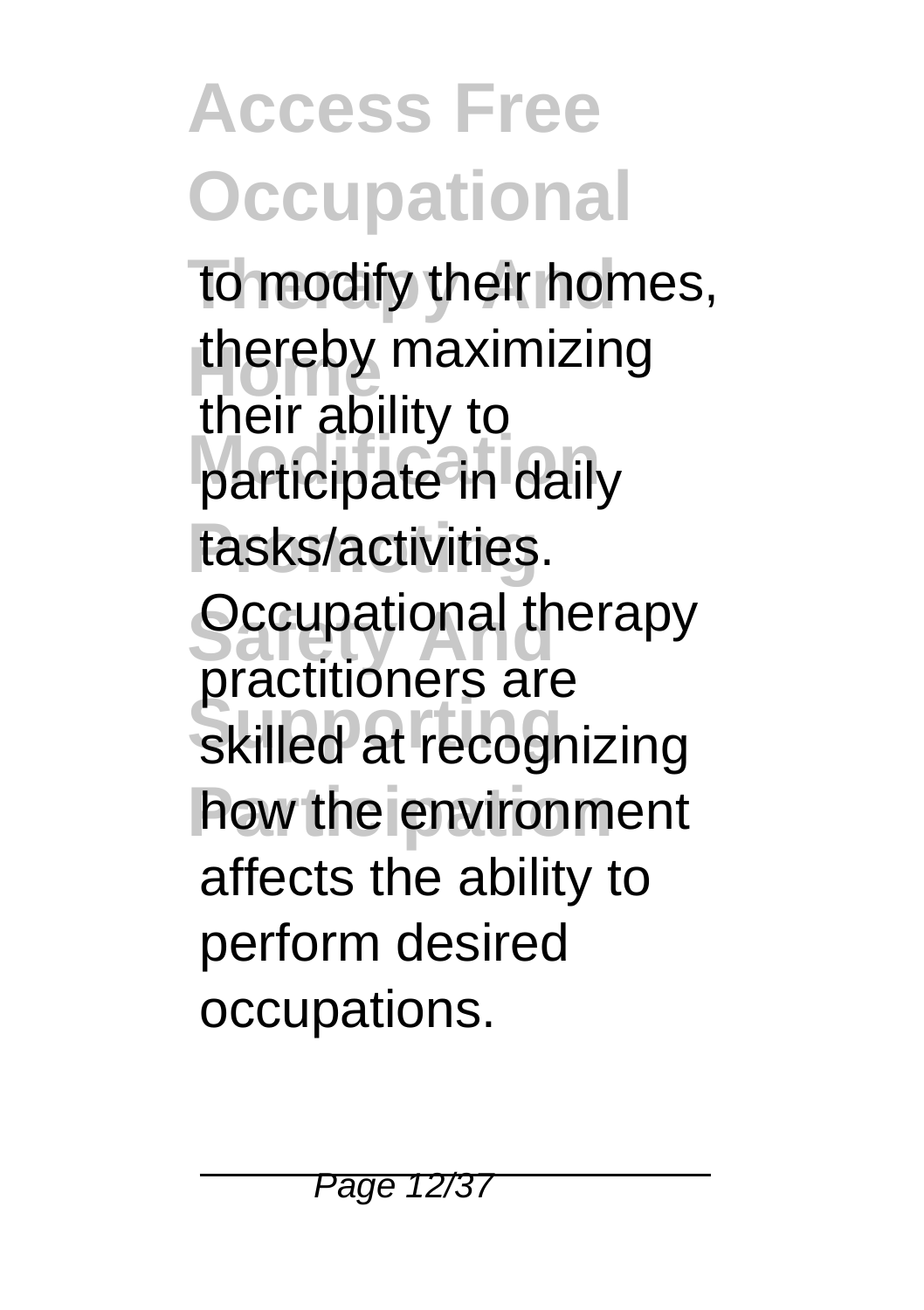**Home Modifications** and Occupational According to the Americant in g **Occupational Therapy "Home modifications** are changes made to Therapy - AOTA Association (AOTA), adapt living spaces to increase usage, safety, security, and independence." The home modification Page 13/37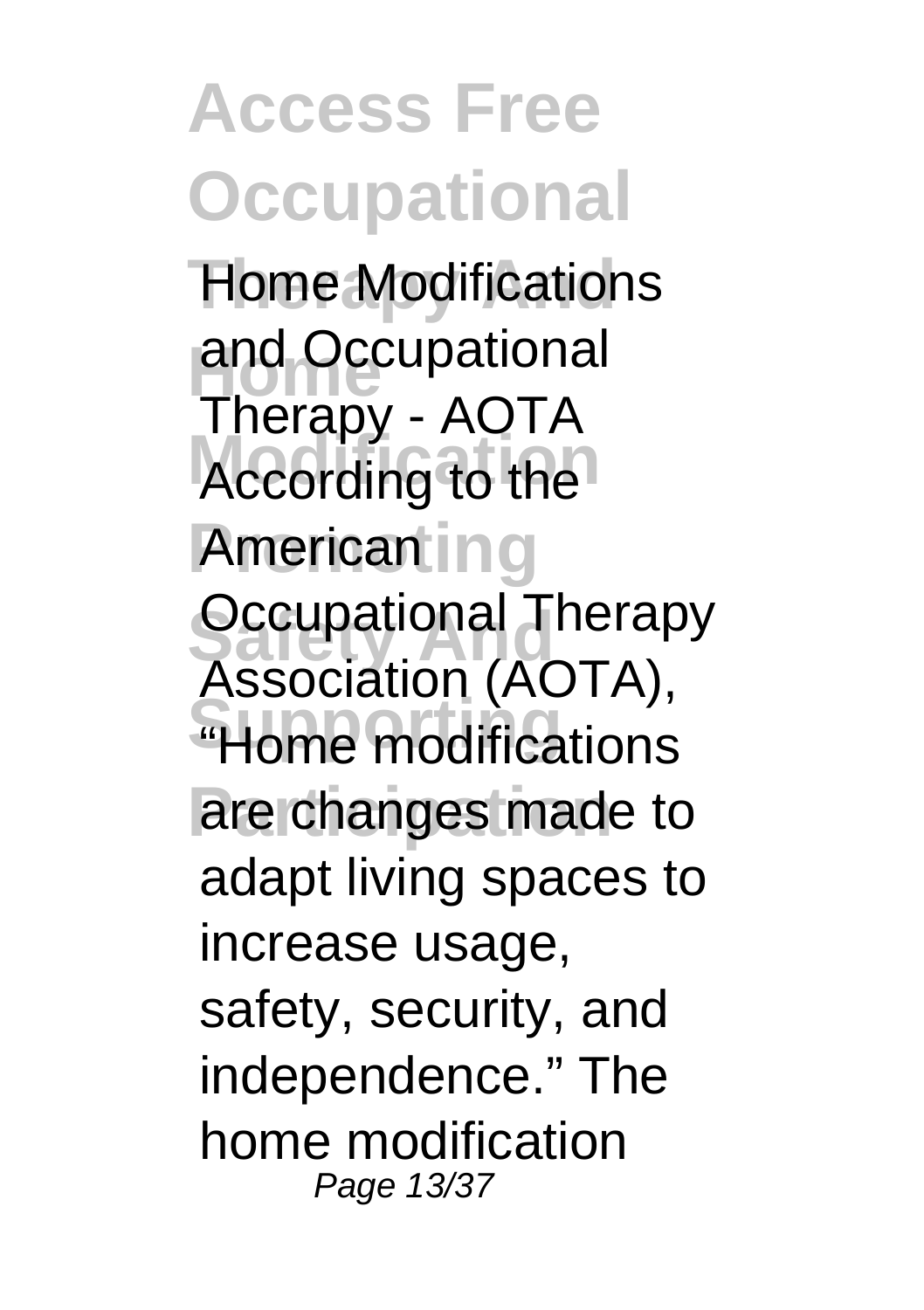process includes: **Evaluating needs to Make homee more** disabilities ng make homes more

# **Safety And**

**Home Modifications** *<u>Dccupational</u>* Therapy Careers | The Non ... The goals of aging in place are to enhance the quality of life for older adults in their Page 14/37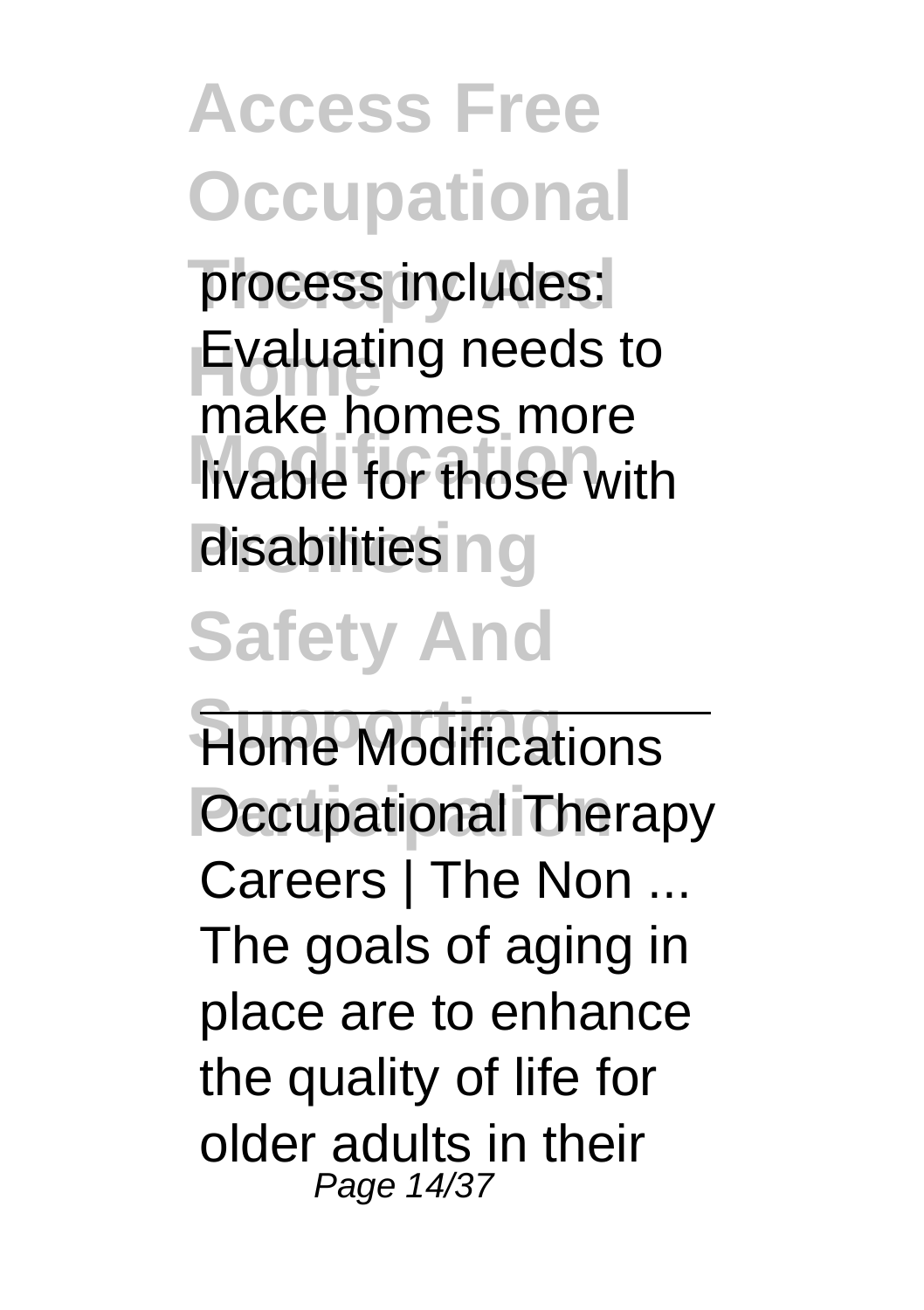home environment, **Allow them to Modification** activities, and ensure that people who plan to stay in their homes necessary<sup>11</sup>ng modifications to do participate in valued as they age make the so. Get home modifications resources for occupational therapy practitioners in this Page 15/37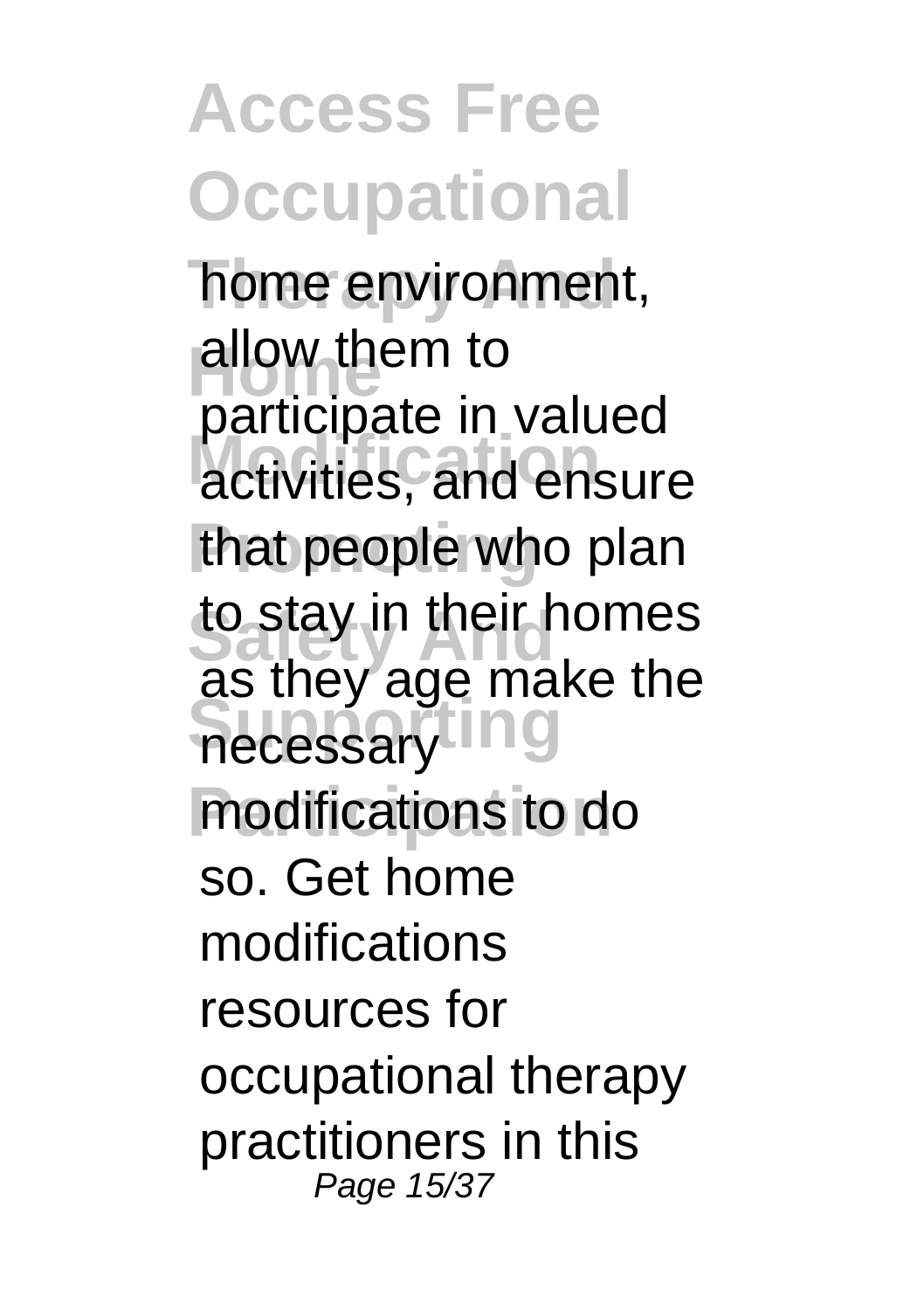**Access Free Occupational** section.py And **Home**

#### Home Modifications -**AOTA** oting

**Occupational** much to offer with our unique perspective therapists have so and model of care. As I looked for other OTs within the home modification field, I saw that the Page 16/37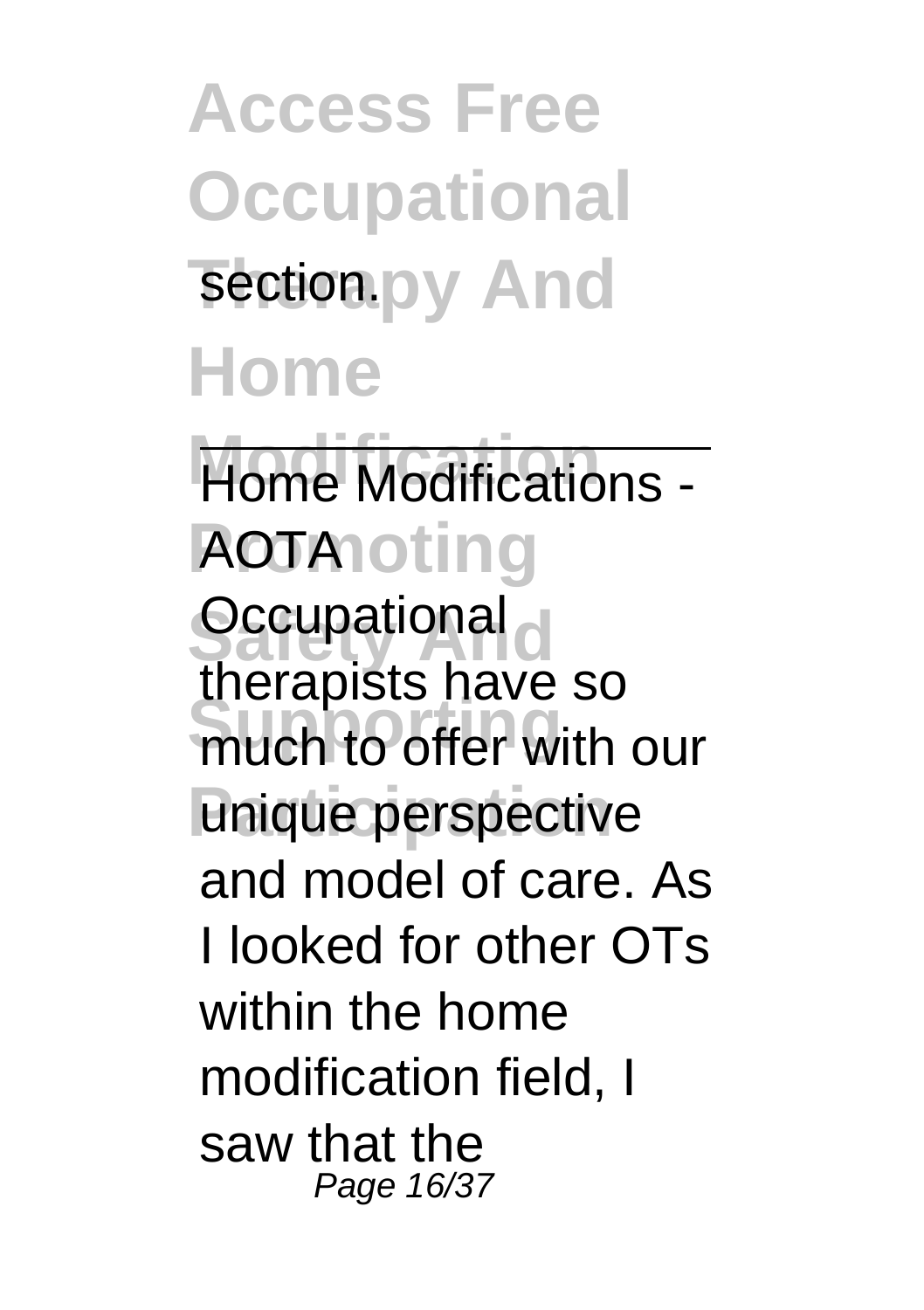**Access Free Occupational** international<sup>A</sup>nd community has been<br>
wilining OT<sub>2.22</sub> **Modification** leaders in this area of practice (such as in the UK, Australia, and **Supporting** the US is behind. **Participation** utilizing OTs as Canada). However,

An OT's Career Transition Into A Home Modifications ... Findings from the Page 17/37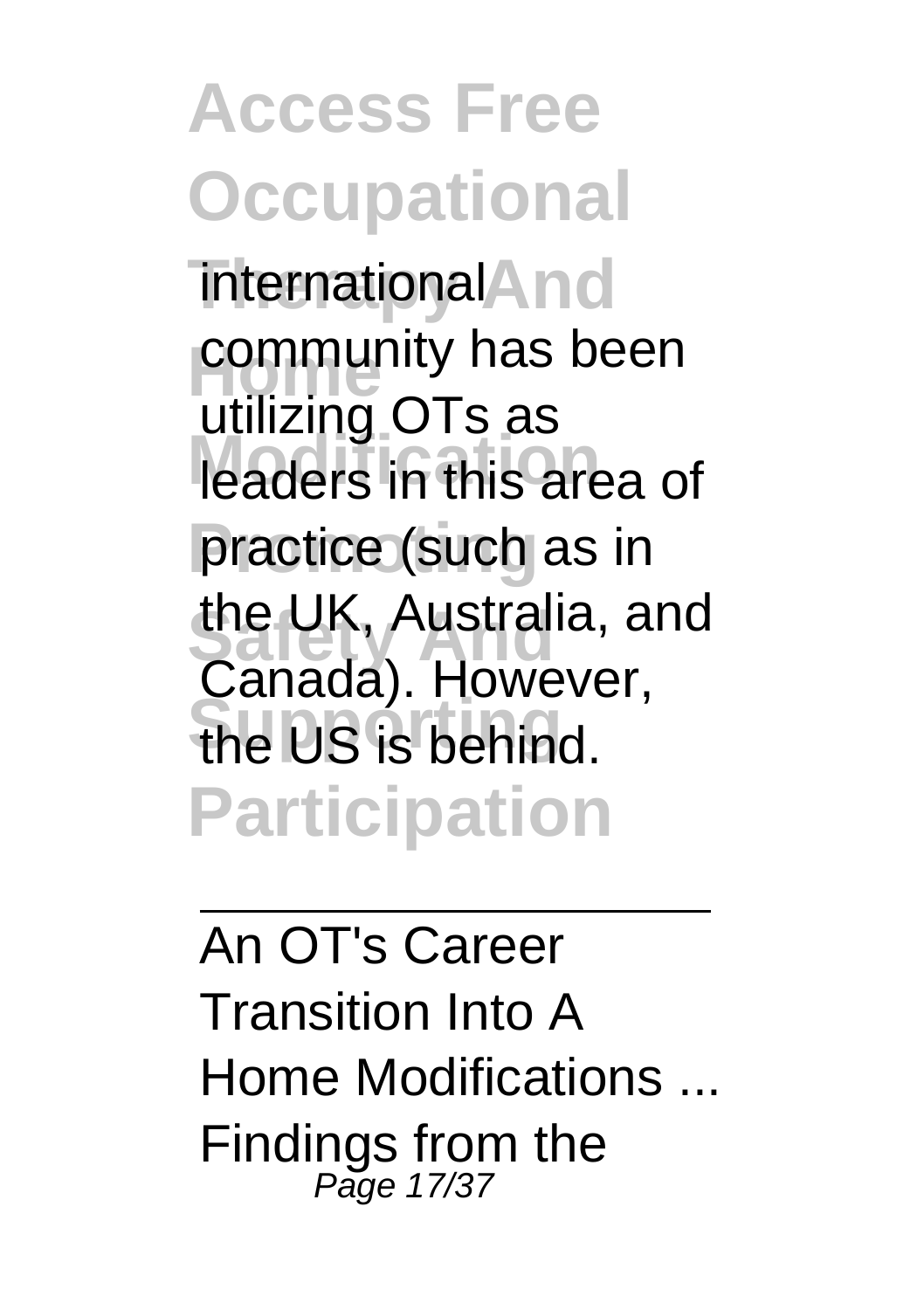systematic review on home modifications **Modification** AOTA's Occupational **Therapy Practice** Guidelines for Home<br>Modifications (Siebert, **Smallfield, & Stark, 2014)** and in aon were published in Guidelines for Home systematic review in the American Journal of Occupational Therapy (Stark, Keglovits, Arbesman, Page 18/37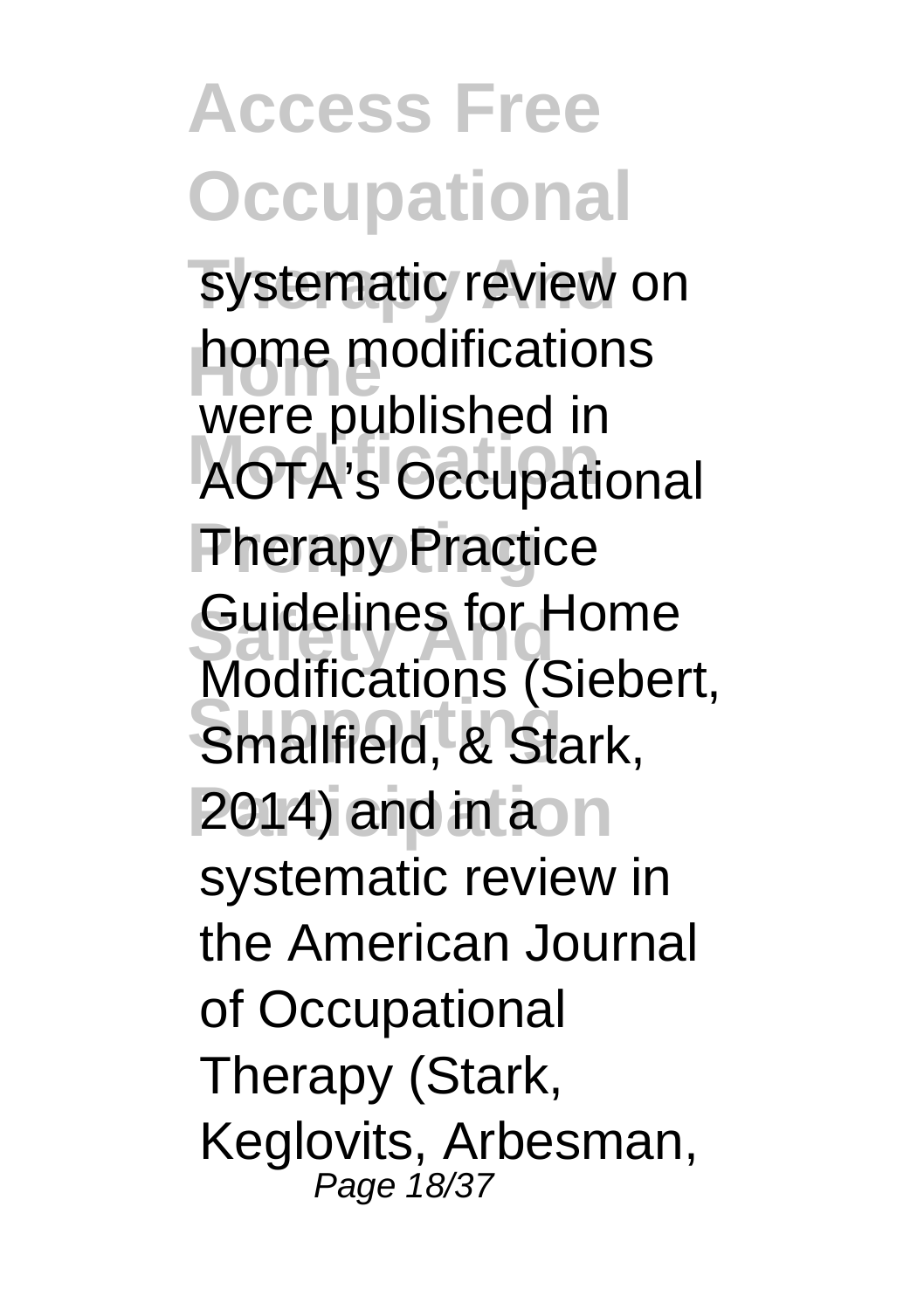**& Lieberman, in d** press). Evidence **Modification** illustrate how the research evidence **from the reviews can**<br>be used to inform and guide clinical decision making.ipation Connection articles from the reviews can

Occupational Therapy Home Modification Assessment and ... Page 19/37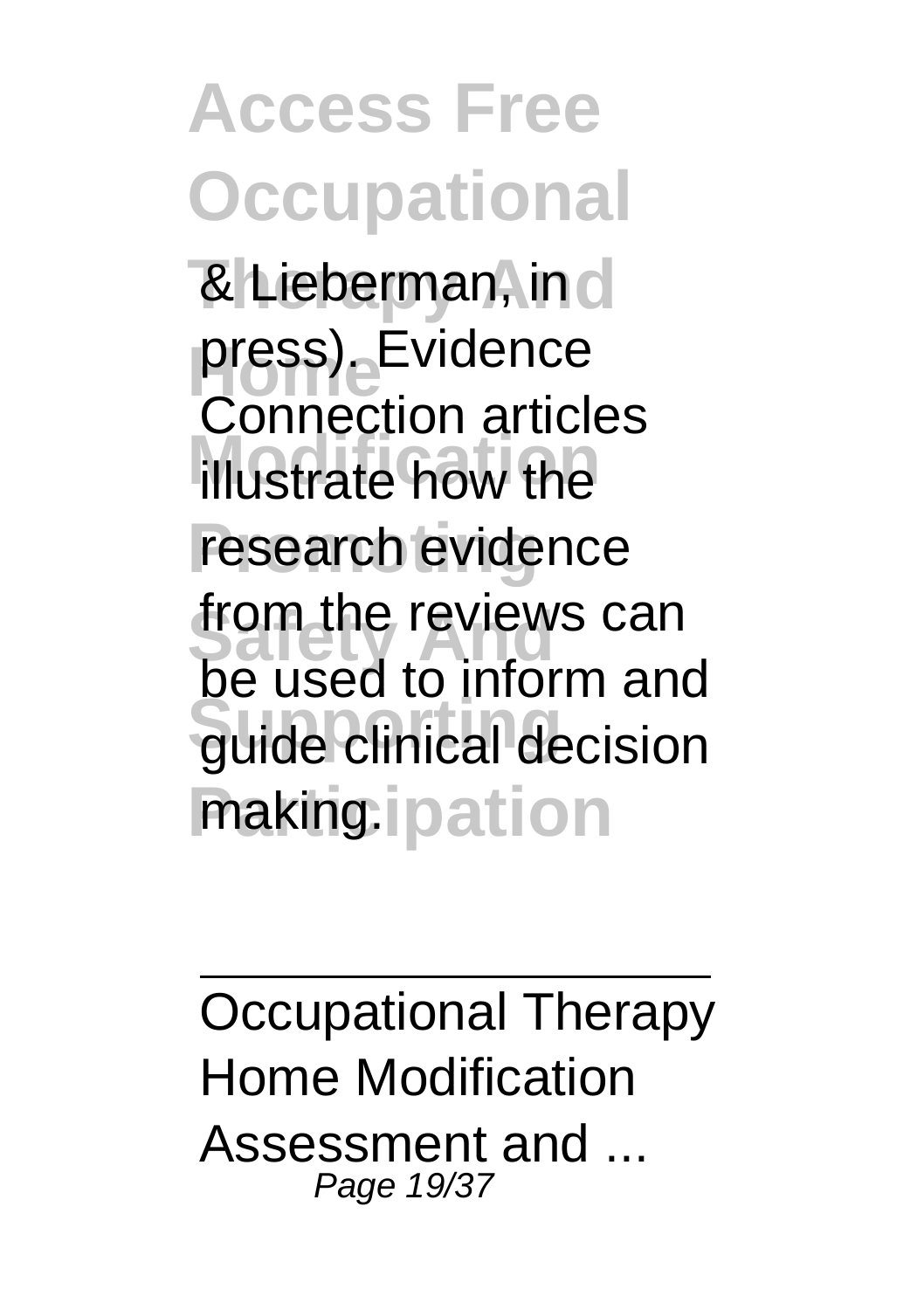When recommending home modification, **Modification** assessing the client and developing a solution that best functional needs. *<u>Often, the OT</u>* will OT's are best at meets the client's then work with a Handyman or tradesperson who can provide expert advice on how the OT's Page 20/37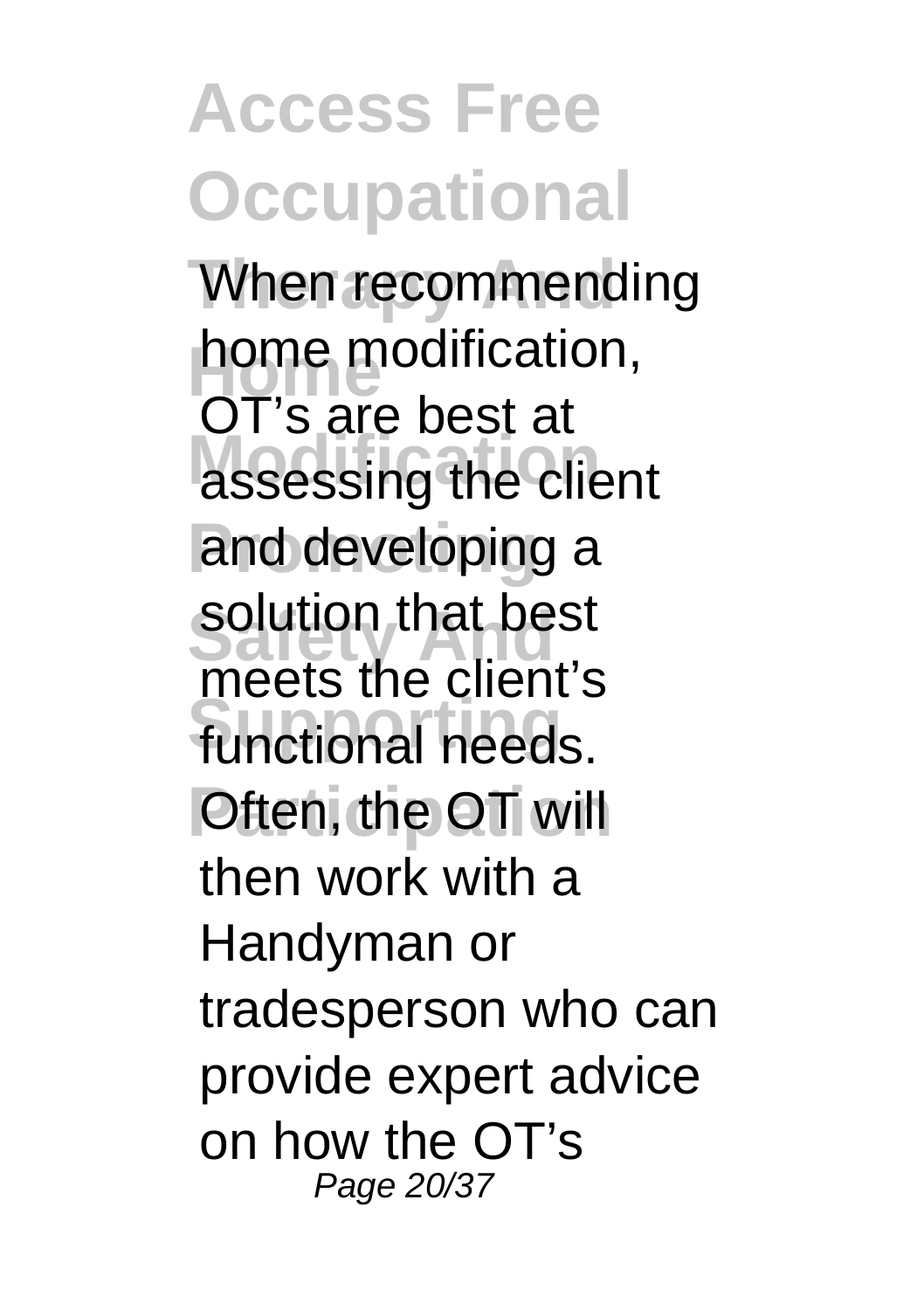recommendations can be implemented in **practices.**<br> **ation Promoting** line with safe building

**Safety And MODIFICATIONS-POW DO** ation **HOMF** OCCUPATIONAL **THERAPISTS** ASSIST ... Occupational therapy practitioners have a Page 21/37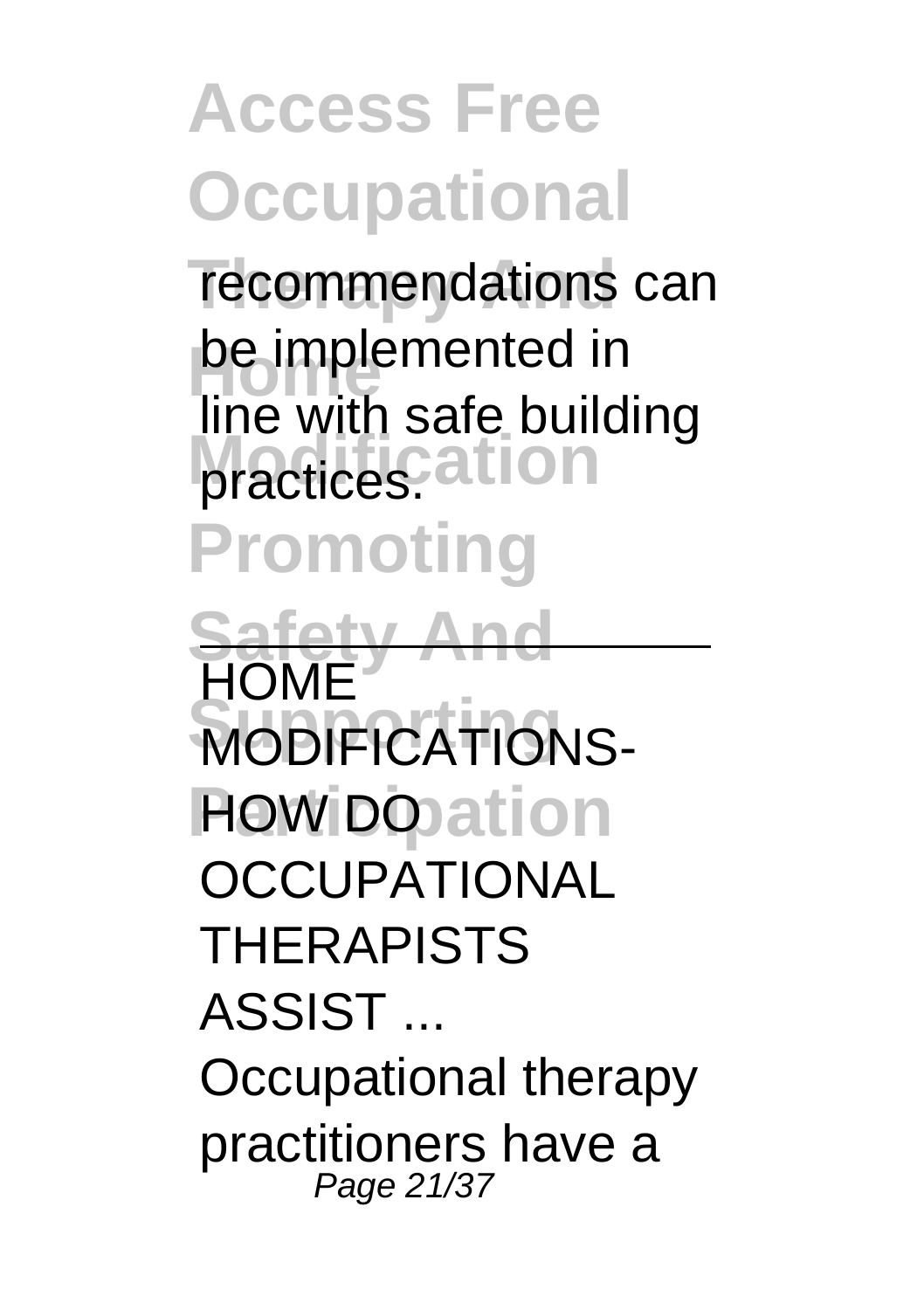**Access Free Occupational Tong established** proficiency in **Modification** of the environment on *<u>occupational</u>* performance. As modification<sup>10</sup> recommendations and addressing the impact such, home services fall well within the scope of occupational therapy and are recognized in most state practice Page 22/37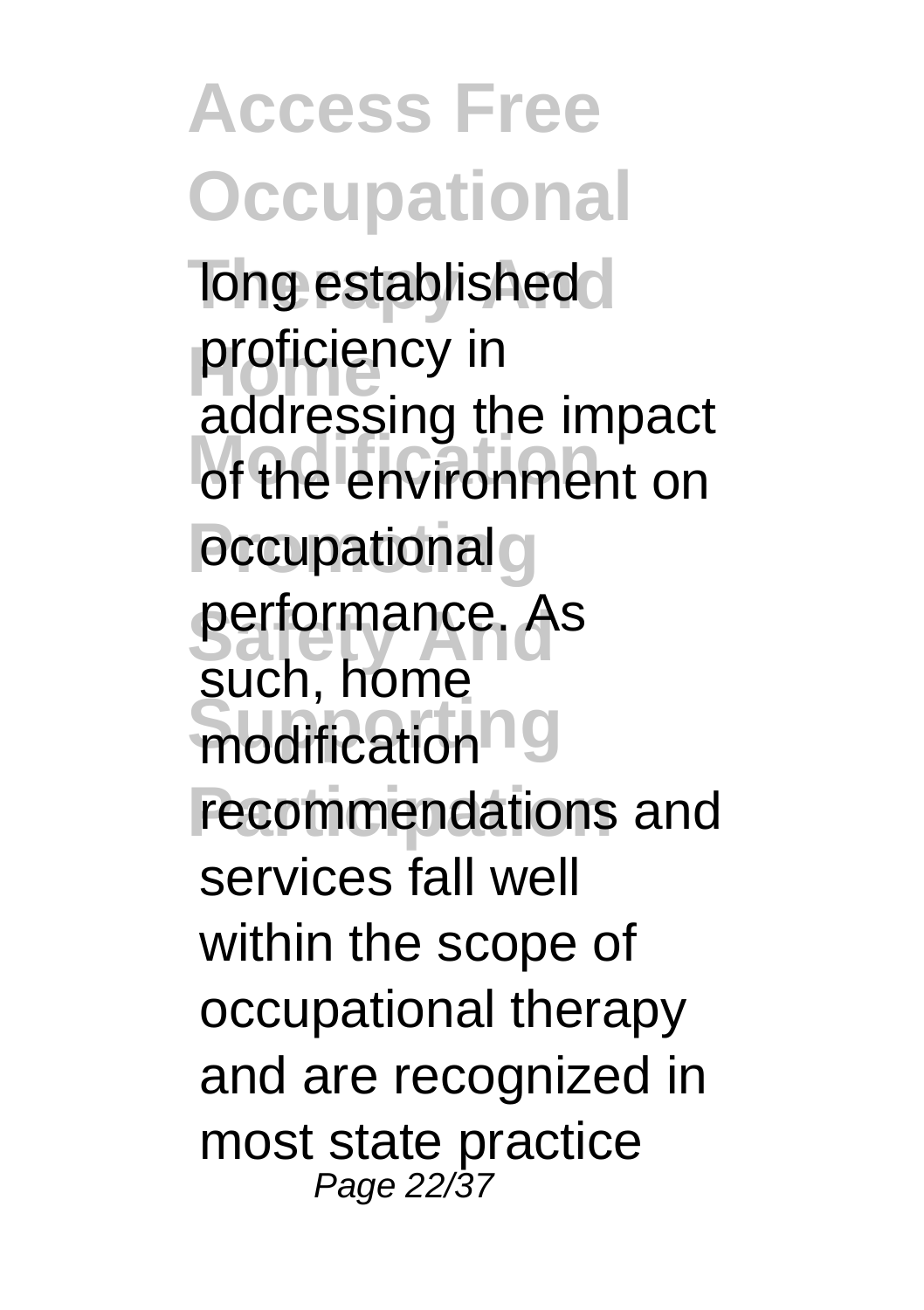**Access Free Occupational** acts.rapy And **Home**

**Navigating Home Modifications Billing** for Medicare-Covered

**SUPPORT Participation** of **p** HMOTA is an occupational therapists throughout the United States that specialize in home modifications. Home Page 23/37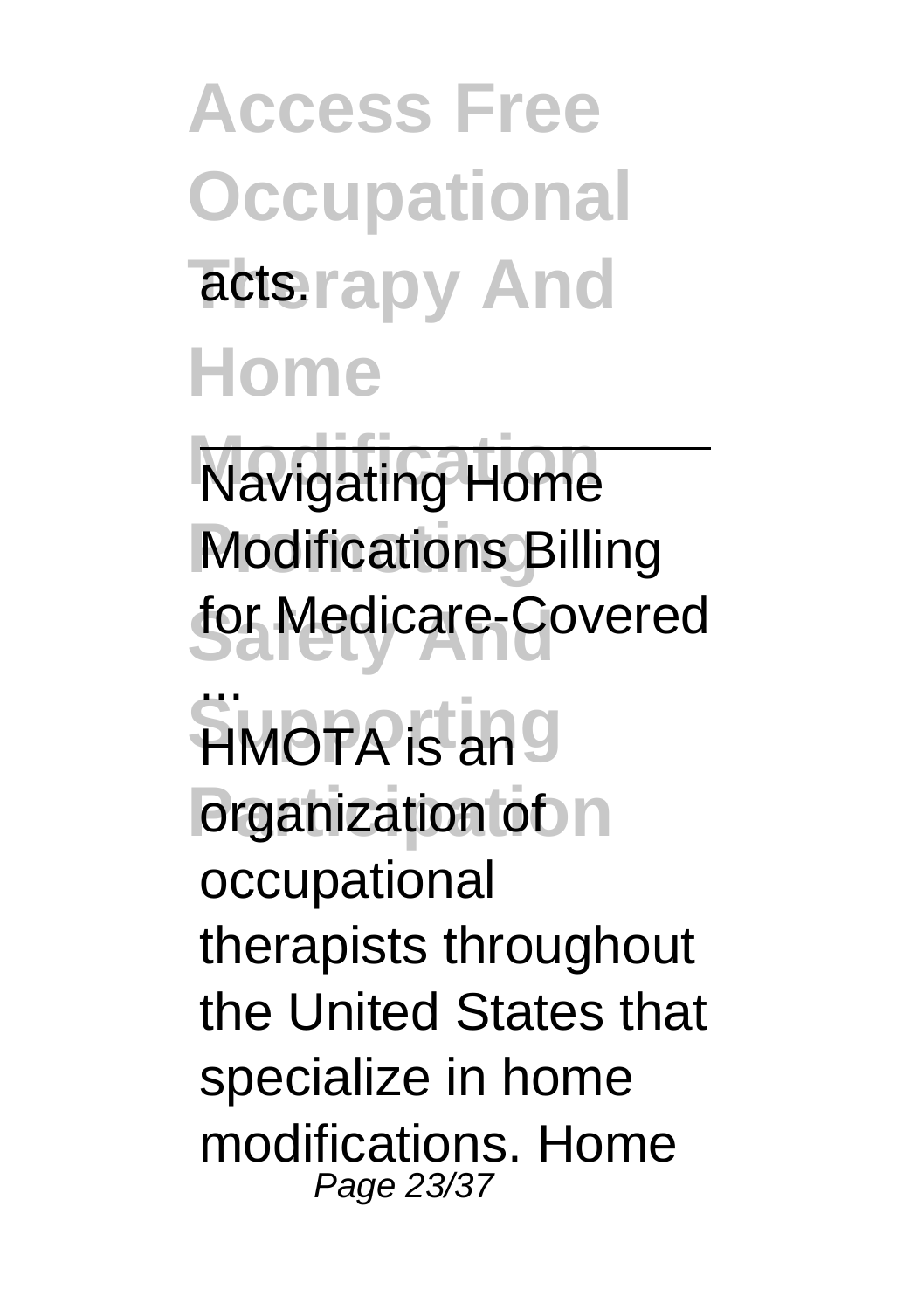**Modification And Occupational Therapy Occupational** On therapists that specialize in home accessible design. **Participation** Alliance – modifications and

Home Modification Occupational Therapy Alliance ... Six occupational Page 24/37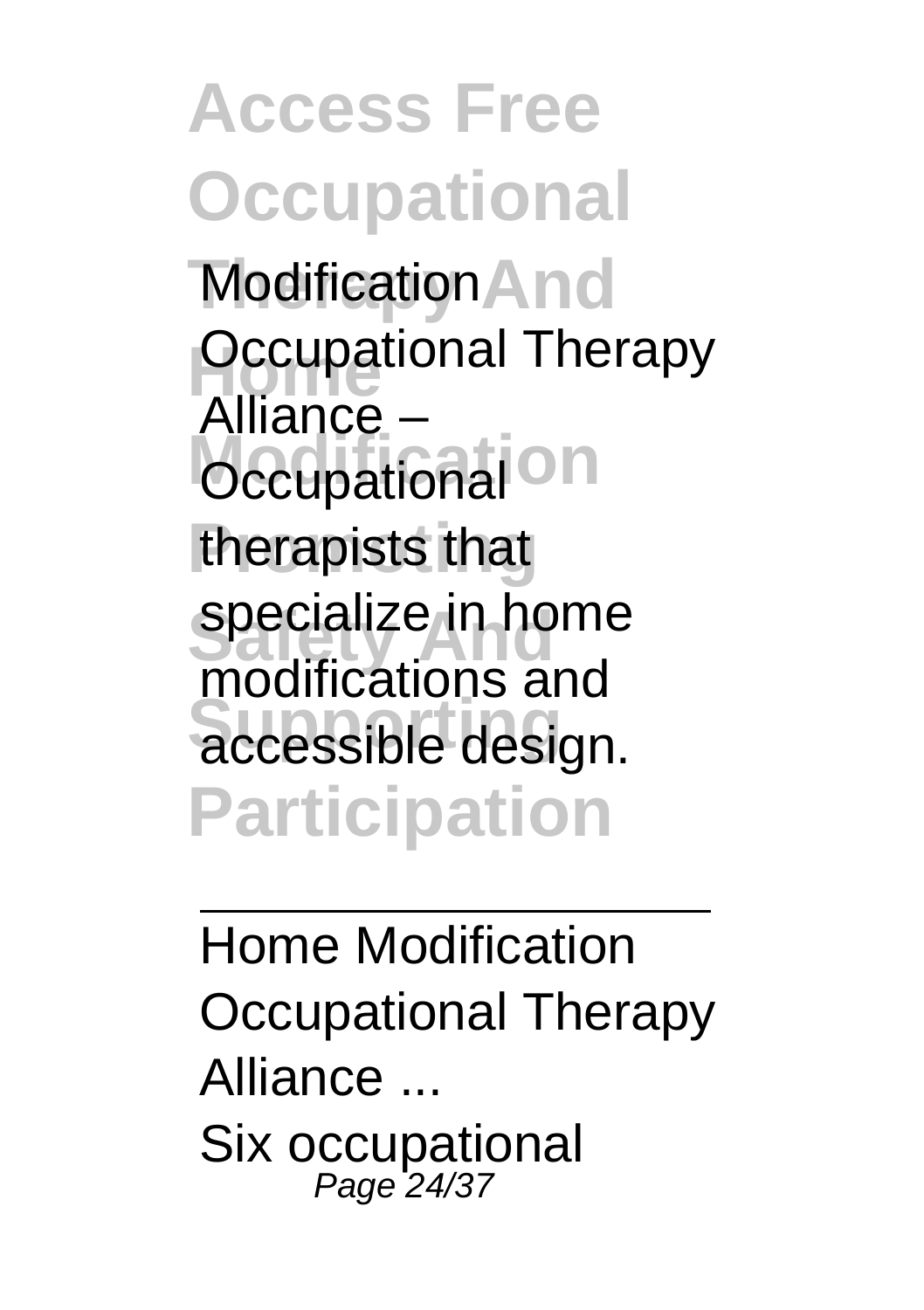therapy scholars or **Clinicians were** odiscuss on the bat home modification intervention or record **Supporting** home modifications and recruited through selected on the basis of publications in convenience sampling methods. Each expert was invited to participate through email Page 25/37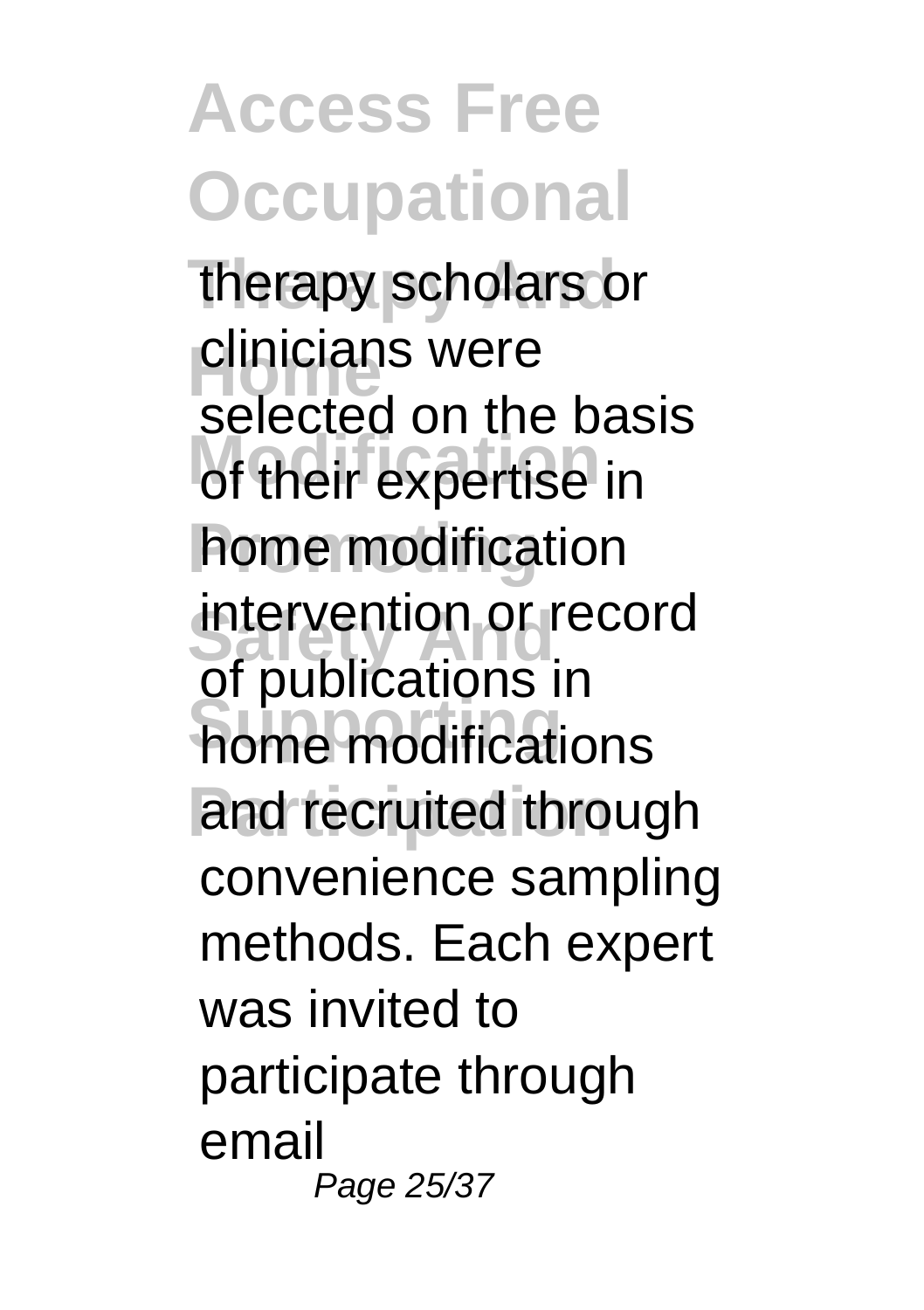**Access Free Occupational** correspondence. **Home**

**Clinical Reasoning** *<u>Guideline</u>* for Home **Modification Services for All Ages** and Abilitiest<sup>ion</sup> Occupational Therapy Consulting in home modifications and new construction requirements for older people and people<br>Page 26/37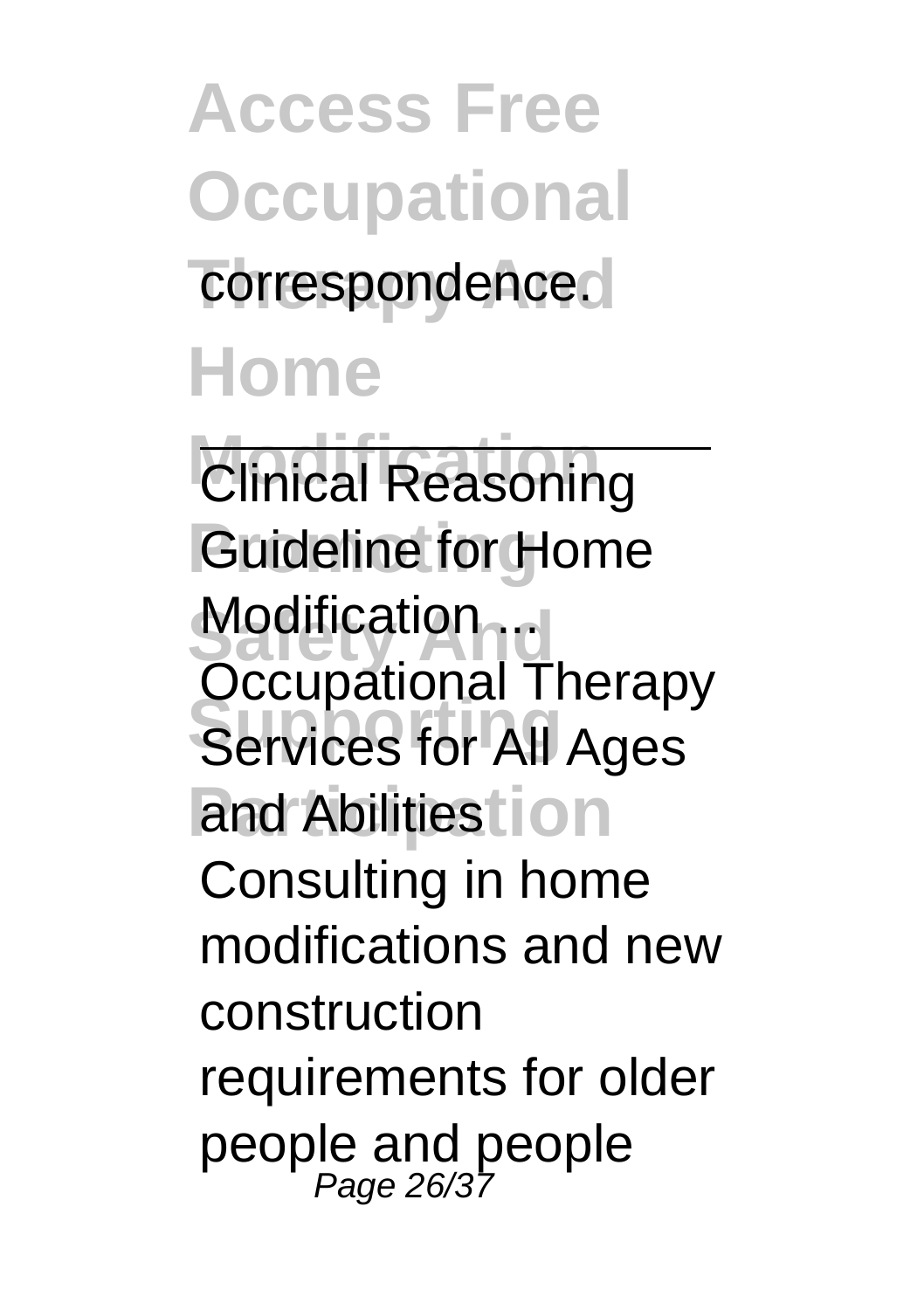with a disability, and providing advice on **Started Find Out More Promoting** public access. Get

**Safety And Supporting** Living - Occupational **Therapy Services for** Home Design For

a suitably qualified **Occupational** Therapist has performed an Page 27/37

...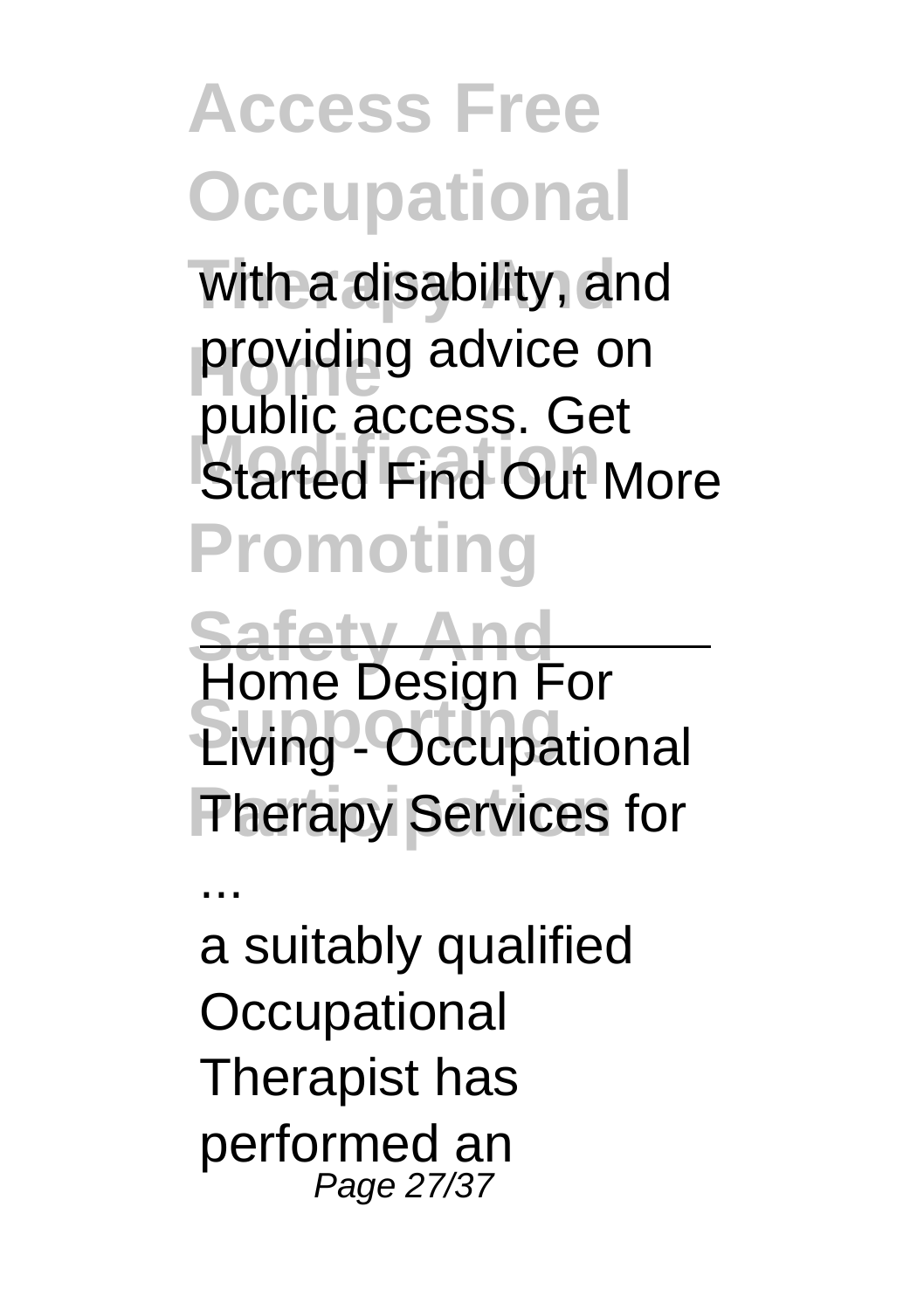assessment and recommended home modifications, possible alternatives, including the use of any building work, there are laws and modifications, equipment. As with regulations that need to be adhered to when undertaking home modifications under the Scheme. Page 28/37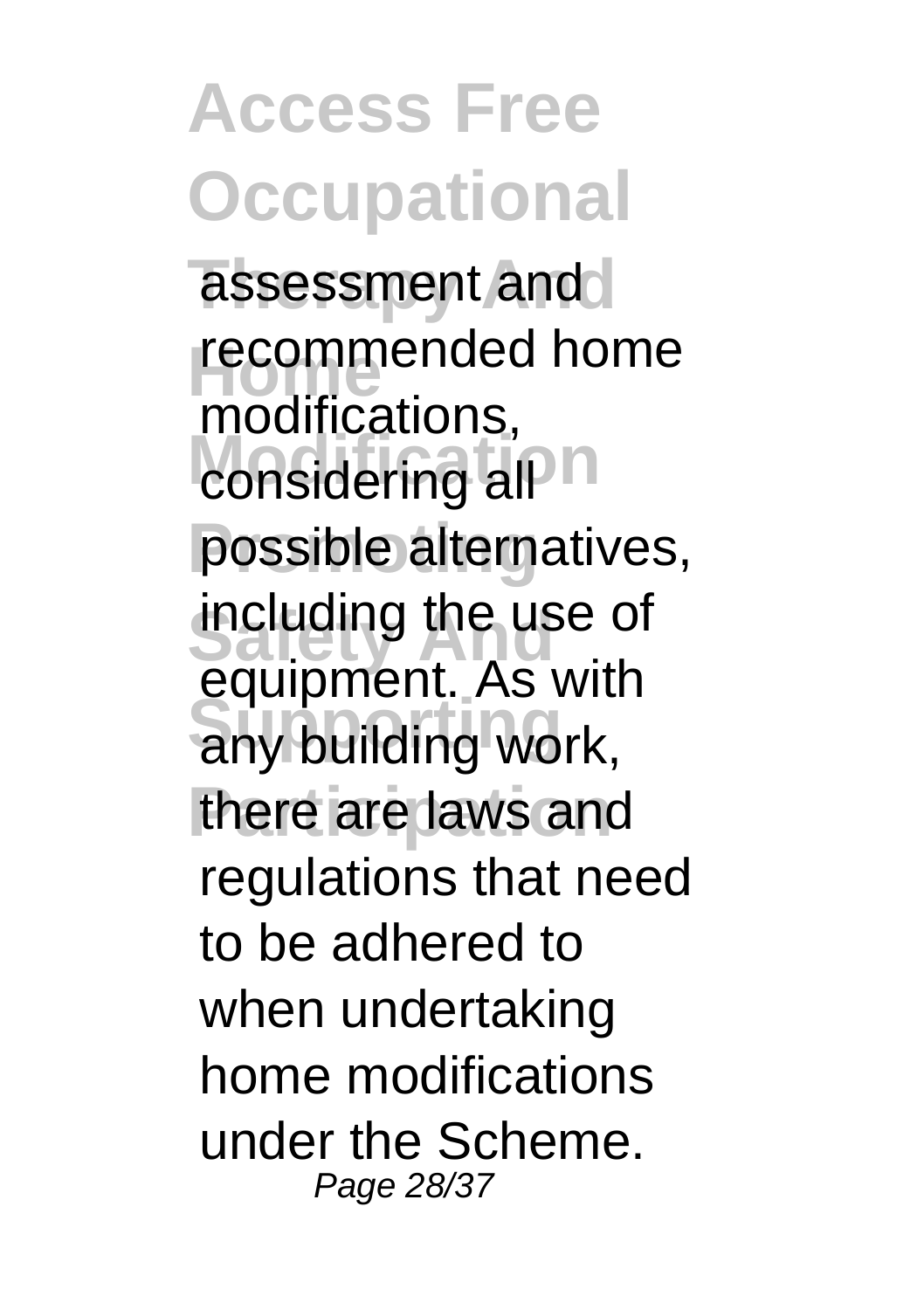**Access Free Occupational Therapy And**

**Home Modification** explained | NDIS accessibility<sub>1</sub>g accessible bathroom, **Supporting** prevention, bathroom, home modification, Home modifications age in place, fall occupational therapy Whenever I think of sponge baths, I envision an elderly, sick person lying in a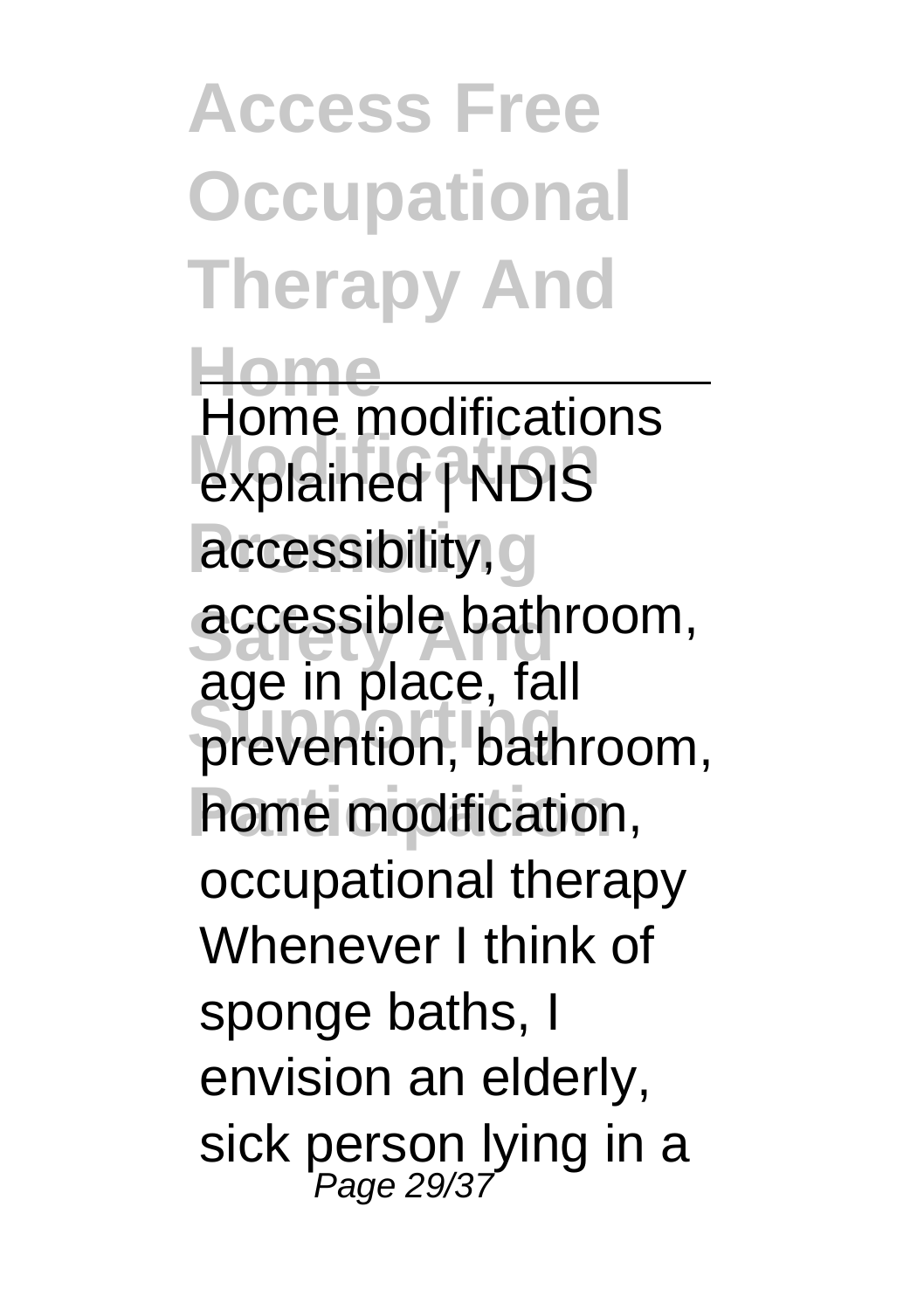hospital bed with a nurse dabbing a tub of sudsy water. **Promoting** yellow sponge into a

**Safety And Sported Summy**<br> **Occupational Therapy Participation** & Home Modification sponge bathing - AARP video of the role of OT in Home Modification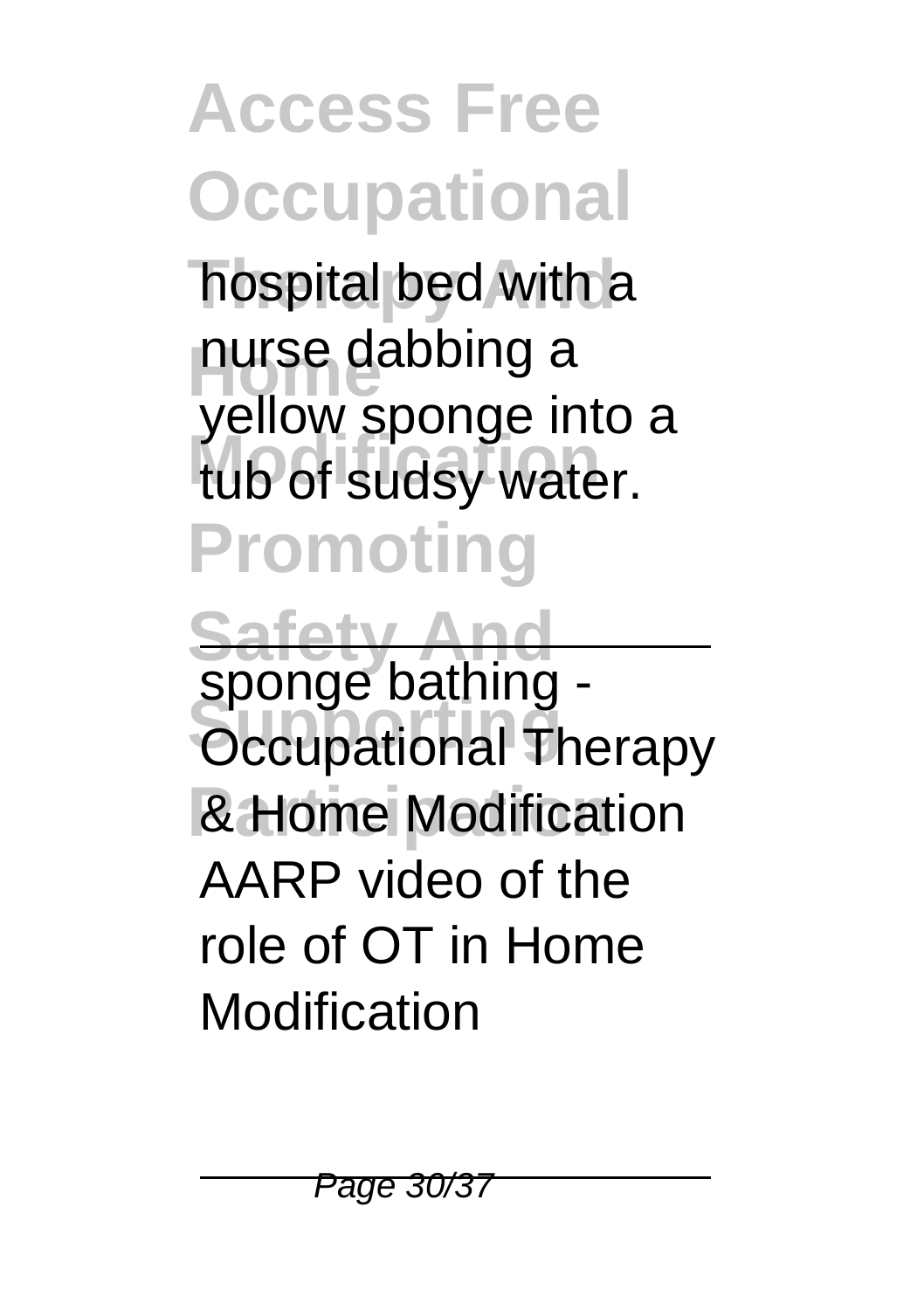**Occupational Therapy Home** - YouTube **Occupational** On **Therapist with over 25** years' experience **Supporting** housing field (over 30 years working as an in Home Modification working in the OT). Presenter of home modification workshops, lectures, and education events.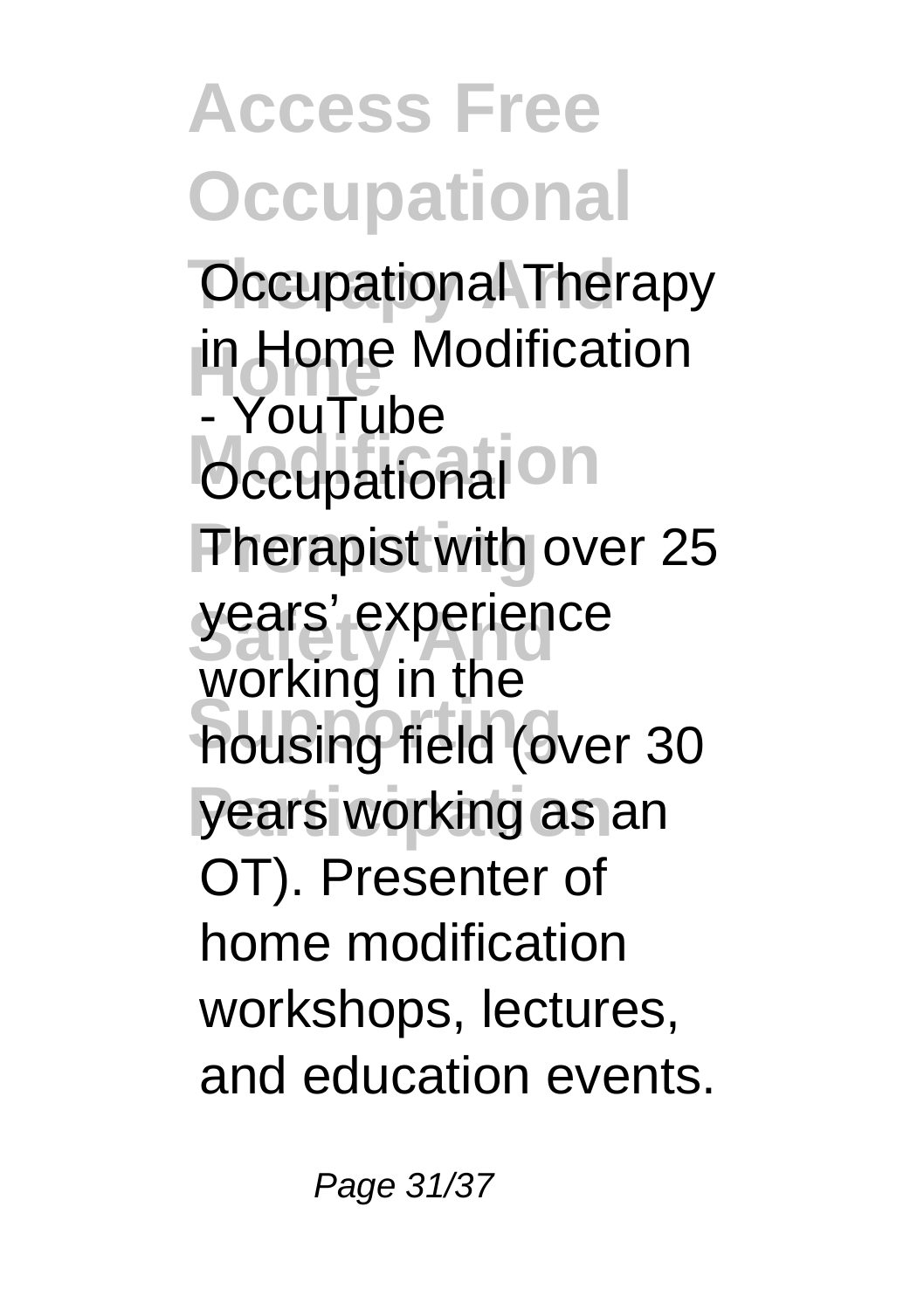**Access Free Occupational Therapy And**

**Home** 2020 Home **Modification** Workshops - Home **Pesign For Living Home Modifications** interventions that aim to supportation Modification are environmental performance and engagement in meaningful activity, as well as living in place in one's home. In the Page 32/37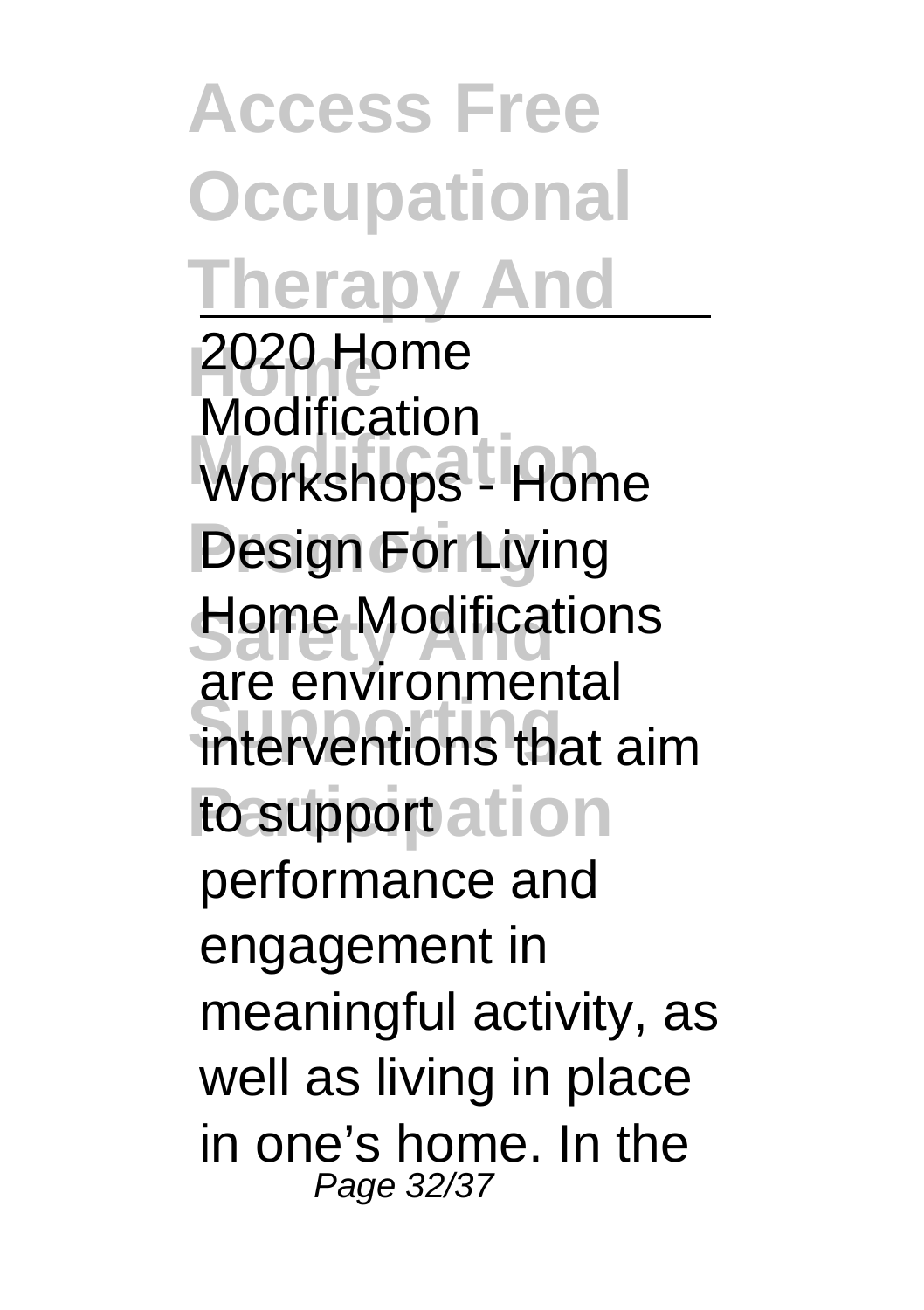Canadian context, with rising prevalence with disability, there are numerous **Separtunities** for **Supporting** therapists to be leaders in enabling rates of persons living occupational occupation through tailor-made home modifications.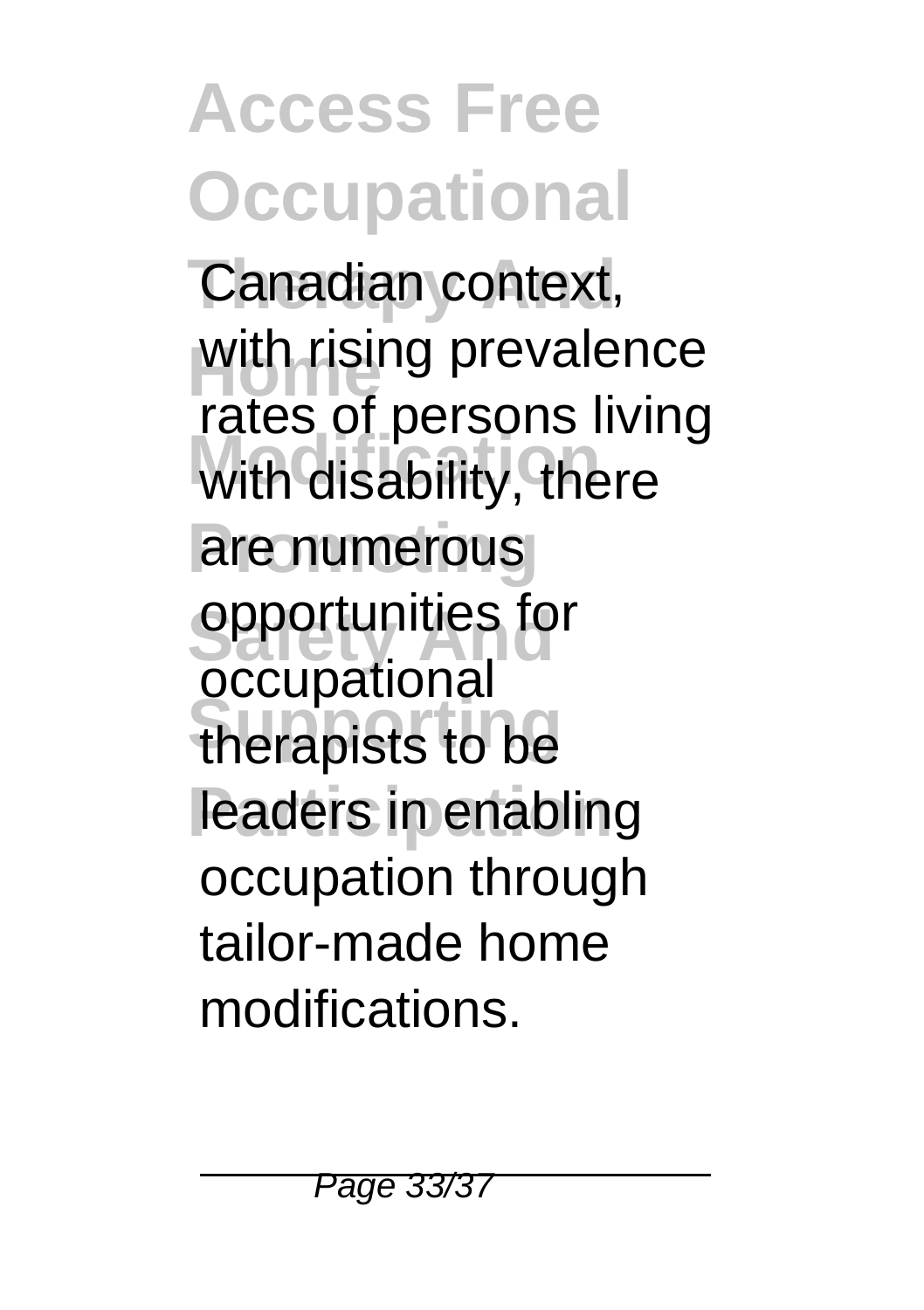**Home Modifications -Canadian Association Our team can provide** specialised<sup>o</sup>g **Safety And** assessments and **Supporting** home modifications will meet your specific of Occupational ... designs to ensure that needs and increase your safety and independence in the home. An **Occupational** Page 34/37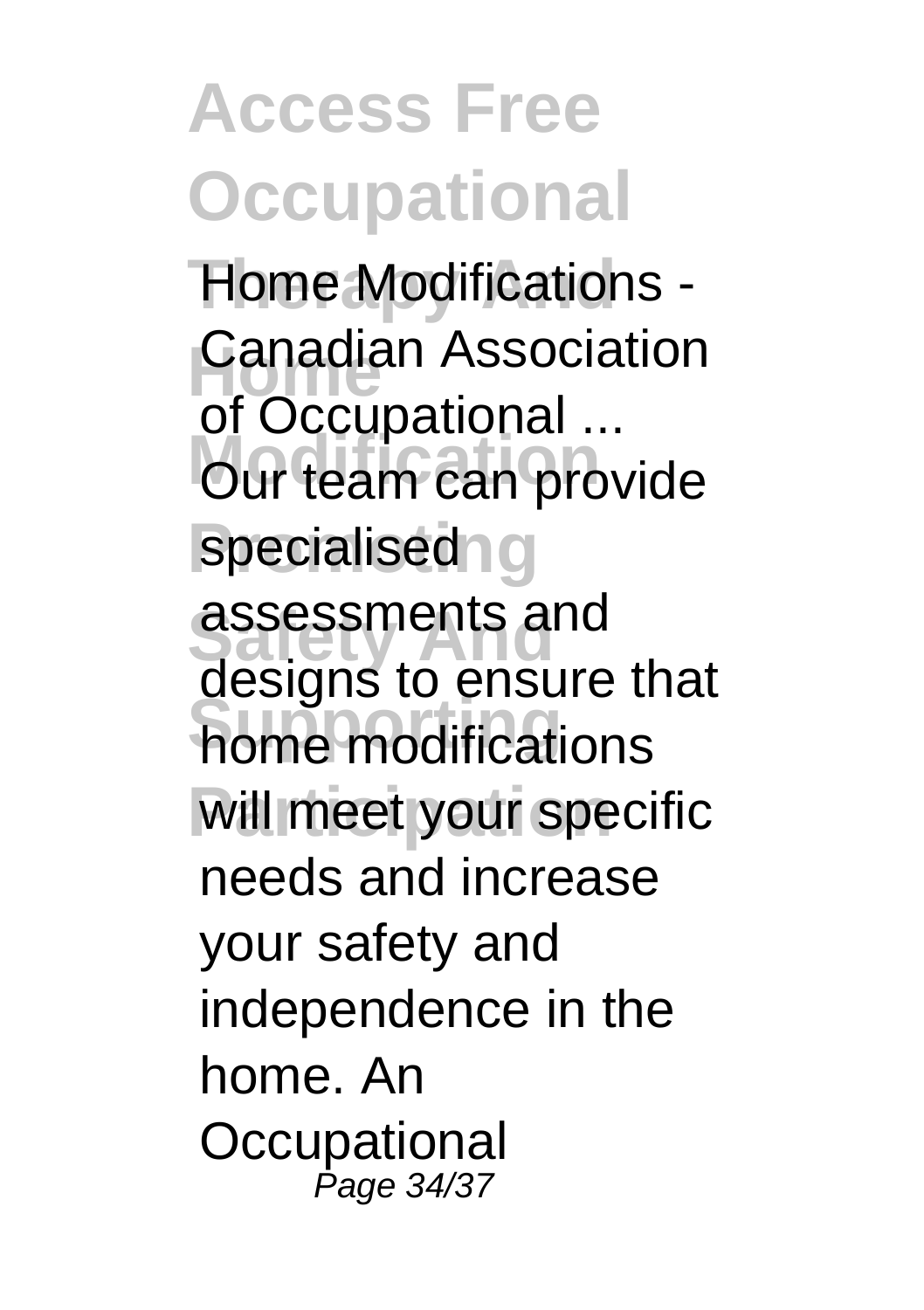**Therapist is a nd** qualified practitioner mis annote on also<br>people to participate in their daily activities, thereby promoting and quality of life. **Participation** who aims to enable independence, safety

Occupational Therapy - Home Modification Solutions The Home Page 35/37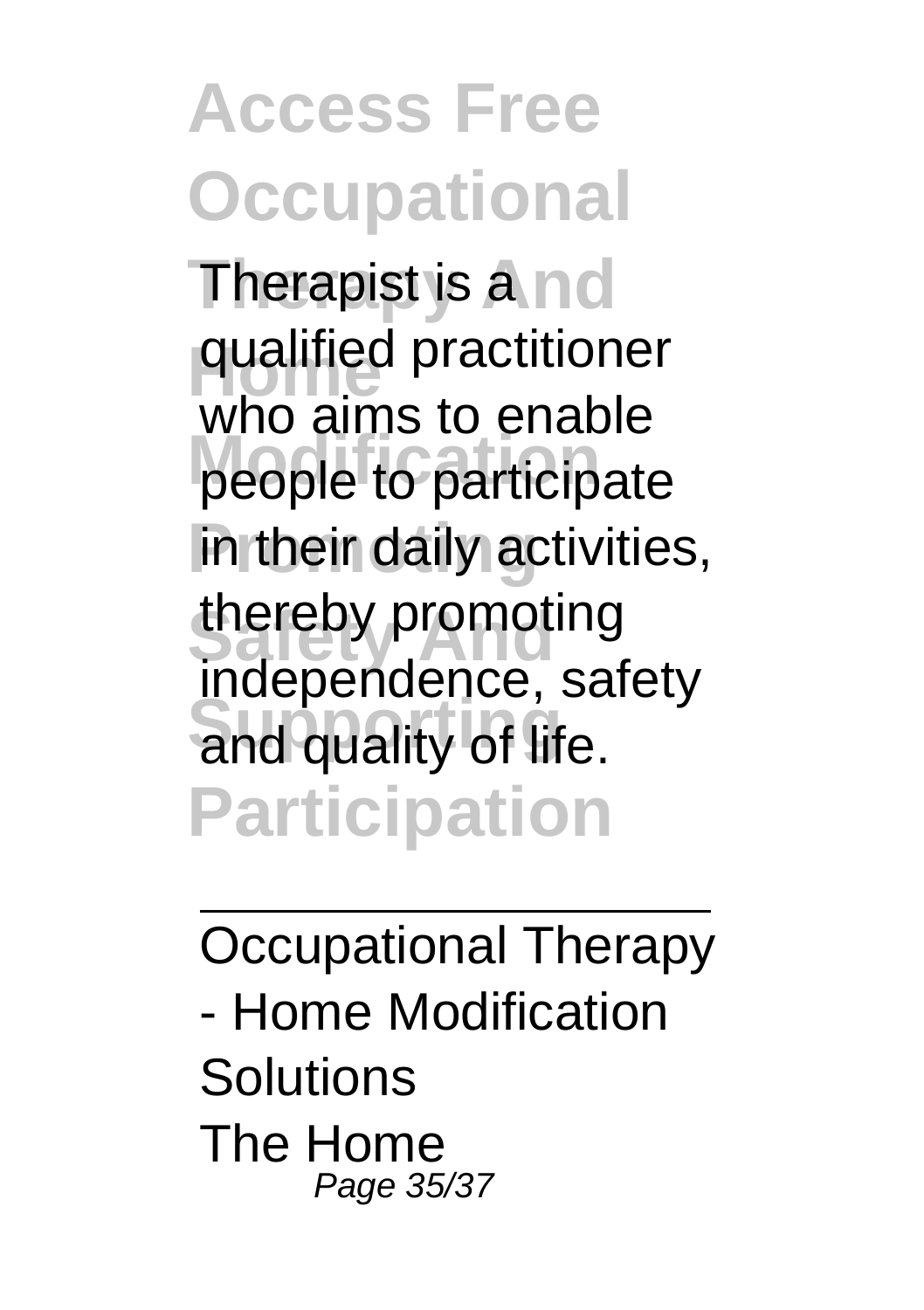**Modification And Occupational Therapy** group of occupational therapists who are **building home Supporting** businesses. Our members have n Alliance (HMOTA) is a modification businesses at all stages from conception to up, running and rocking. The goals of this Page 36/37